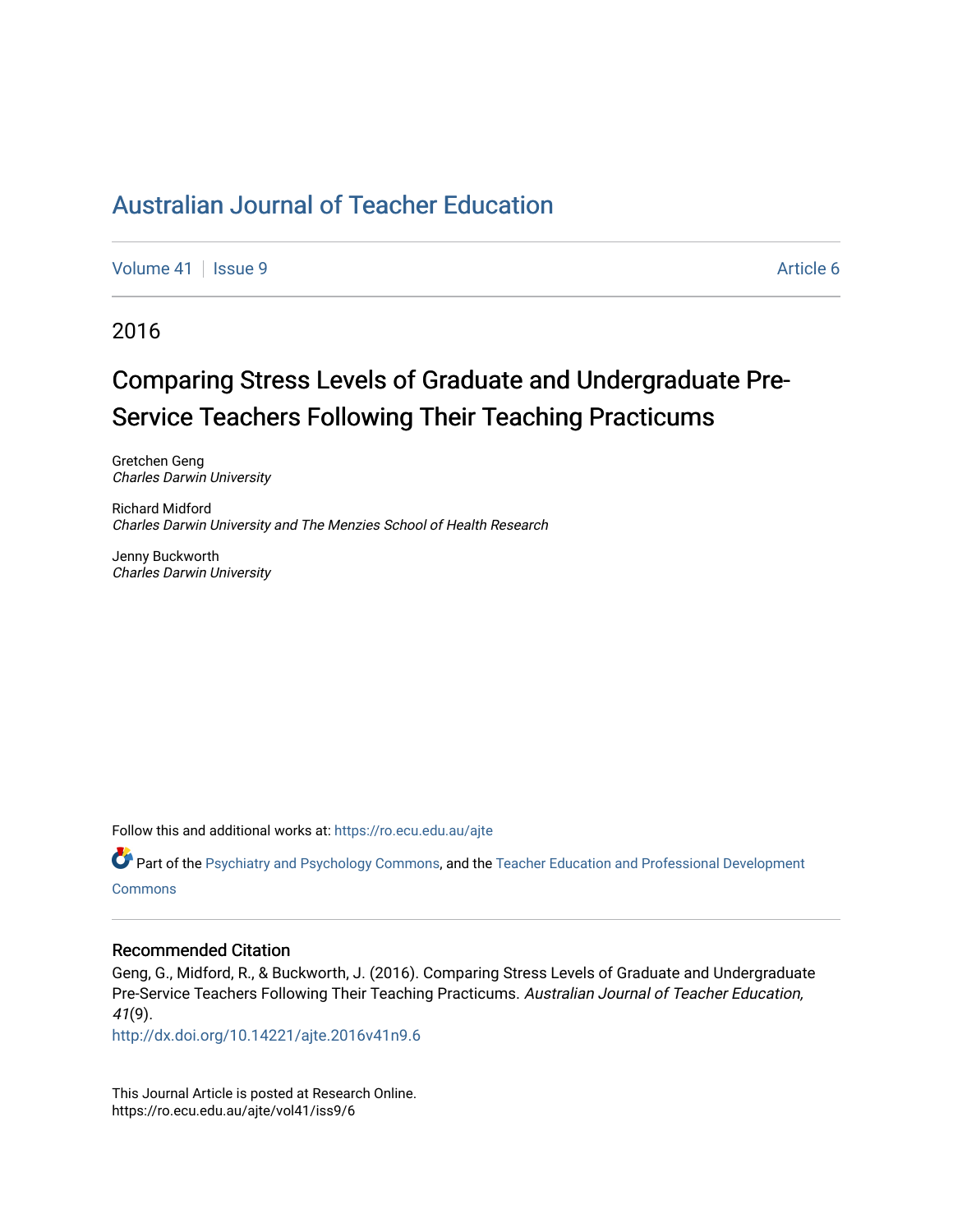## **Comparing Stress Levels of Graduate and Undergraduate Pre-Service Teachers Following Their Teaching Practicums**

Gretchen Geng Jenny Buckworth Charles Darwin University Richard Midford Charles Darwin University The Menzies School of Health Research

*Abstract: In comparison to undergraduate pre-service teachers (PSTs), graduate PSTs have previously completed a three-year bachelor degree and are enrolled in initial teacher education (ITE) programs to become a teacher. Following a review of literature on teachers' sense of stress, reflection and identity development, this study compared the stress levels and concerns of graduate PSTs with those of undergraduate PSTs. One hundred and fifty-one graduate and one hundred and fiftynine undergraduate PSTs participated in this study. The graduate PSTs had significantly higher stress levels than undergraduate PSTs (p < .01). Contributing stressors from both groups' own demographic background and teaching practicum perspectives were investigated and compared. These findings provide an empirical basis from which to develop appropriate strategies to support both groups of PSTs to manage their stress, develop their identity and personal beliefs and increase their retention in teacher education programs.*

#### **Introduction**

This study explores and compares the perceived stress levels of graduate and undergraduate pre-service teachers (PSTs). A number of variables are considered in undertaking this research. These cover the pragmatics of the assessable academic and practicum tasks, as well as the less directly observable qualities of reflective thinking that are pivotal to building an identity as a teacher. As Friesen and Besley (2013) indicate, teacher identity development is an important step in the initial teacher education (ITE) process, from both developmental and social psychological perspectives. Based upon Erikson's (1964) theory of identity development and Turner, Oakes, Haslam and McGarty's (1994) theory of self-categorisation, pre-service teachers are going through psychological constructions such as epistemological beliefs, self-awareness and reflection, and identity, while at the same time coming to terms with theory studies, and pedagogical and classroom management strategies (Friesen & Besley, 2013). In Friesen and Besley's (2013) report, they also found that understanding professional teacher identity required a developmental and social psychological process, and those PSTs who had a well-formed sense of personal identity were better prepared to assume the role of professional teacher.

There is an increasing acknowledgement of the importance of a teacher's educational philosophy (Mockler, 2011) and personal wellbeing (Sammons et al., 2007). At the same time there is also an awareness that pre-service teaching training programs have the potential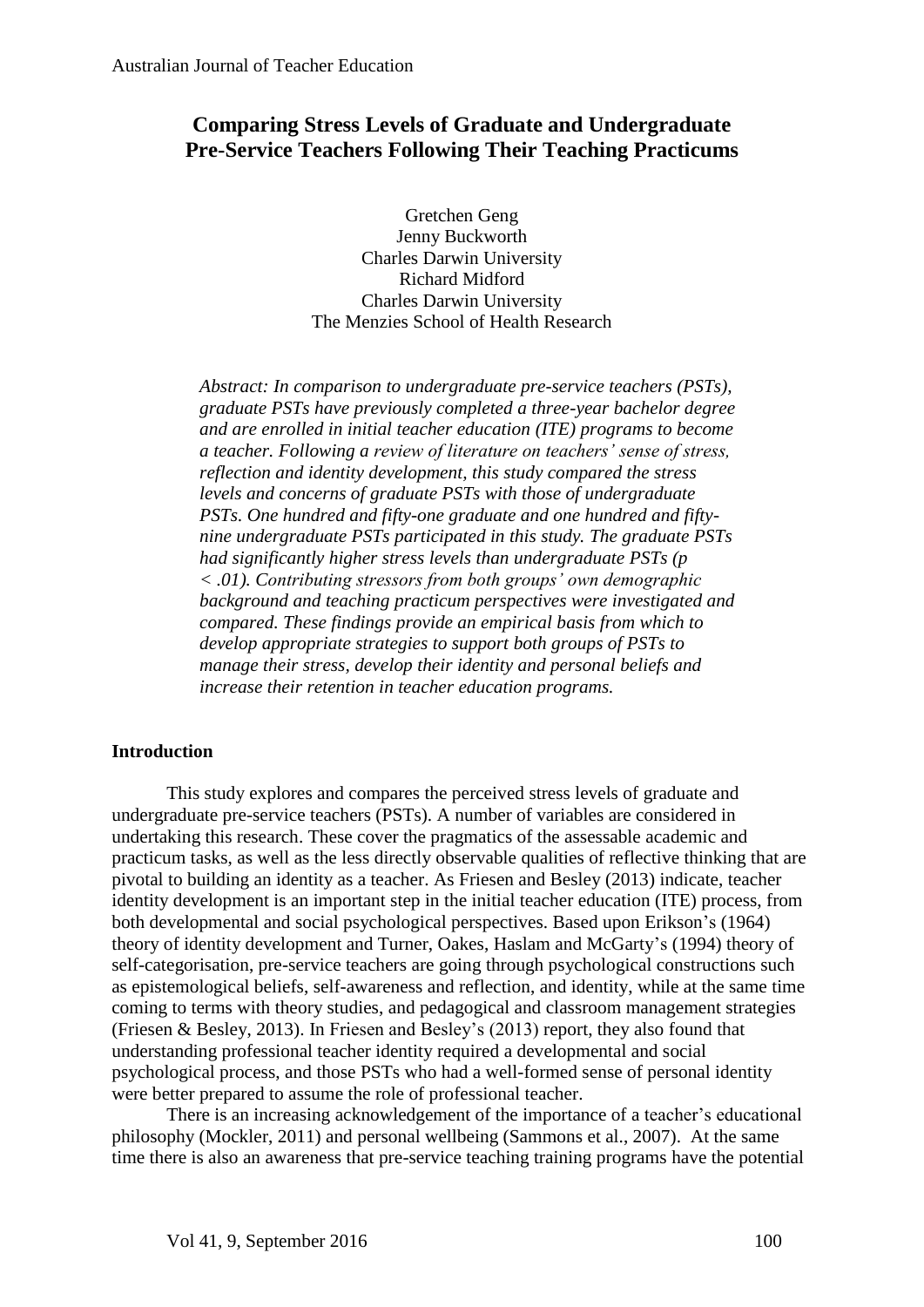to facilitate or interfere with identity development at both personal and professional levels (Friesen & Belsey, 2013).

All students in ITE programs can elect to specialise as early childhood, primary or secondary teachers. Adding further weight to the differences experienced by these two groups of PSTs is the emphasis on the supervised teaching practicum. The undergraduate trained PSTs undertake the required teaching practicums across the several years of their course, whereas for the graduate PSTs, all practicum teaching is condensed into one or two years. This paper therefore provides an opportunity to better understand how these two different groups develop their personal and professional identity during the course of undertaking their training as teachers.

#### **Overview of Australian Undergraduate and Graduate ITE Programs**

Currently, most Australian universities offer both undergraduate ITE and graduate ITE programs. Table 1 provides an overview of the number of current programs offered by state and/or territory, generated from the accredited programs list from Australian Institute for Teaching and School Leadership (AITSL) website (AITSL, 2016).

|                                    | Undergraduate ITE | <b>Graduate ITE</b> |
|------------------------------------|-------------------|---------------------|
|                                    | n                 | n                   |
| Australian Capital Territory (ACT) | 15                | n                   |
| New South Wales (NSW)              | 74                | 30                  |
| Northern Territory (NT)            |                   |                     |
| Queensland (QLD)                   | 41                | 25                  |
| South Australia (SA)               | 25                | 16                  |
| Tasmania (TAS)                     |                   |                     |
| Victoria (VIC)                     | 71                | 44                  |
| Western Australia (WA)             | 30                | 20                  |

**Table 1: Overview of Australian Current National Accredited Teacher Education Programs** 

The length of undergraduate ITE programs is almost double the length of the graduate ITE programs. The undergraduate ITE program is offered to school-leavers and mature students, while the graduate ITE programs are offered to students who have accredited qualifications in another discipline (see Table 2). Mentoring is used as a support in teaching practicum to provide supervisory context (Ambrosetti, 2014; Brondyk & Searby, 2013). However, there is little difference in the support provided to these two groups of PSTs, although some other support was provided for ITE PSTs such as how to teach their students with additional needs (Naidoo, 2011; Rogers, 2015).

| $2.75 - 5$ years<br>Length of programs<br>Days of practicums<br>80-100 days<br>Entry requirement or<br><b>Australian Tertiary Admission</b><br>٠<br>$\bullet$<br>pathways<br>Rank score | $1-2.5$ years<br>$50-80$ days<br>Completion of a three year |
|-----------------------------------------------------------------------------------------------------------------------------------------------------------------------------------------|-------------------------------------------------------------|
|                                                                                                                                                                                         |                                                             |
|                                                                                                                                                                                         |                                                             |
| Vocational Education and Training<br>$\bullet$<br>courses<br><b>Tertiary Education Preparation</b>                                                                                      | non-education Bachelor degree                               |
| Client students<br>School leavers<br>$\bullet$<br>teachers<br>mature students                                                                                                           | Professionals pursuing to be                                |
| Support from placement<br><b>Mentors</b><br><b>Mentors</b><br>$\bullet$<br>schools<br>Other staff in schools                                                                            | Other staff in schools                                      |
| Support from universities<br>Lecturers<br>Lecturers<br>$\bullet$<br>٠<br><b>Placement Directors</b><br><b>Placement Directors</b><br>٠<br>Placement officers<br>Placement officers      |                                                             |

**Table 2: Differences between undergraduate and graduate ITE programs in Australia**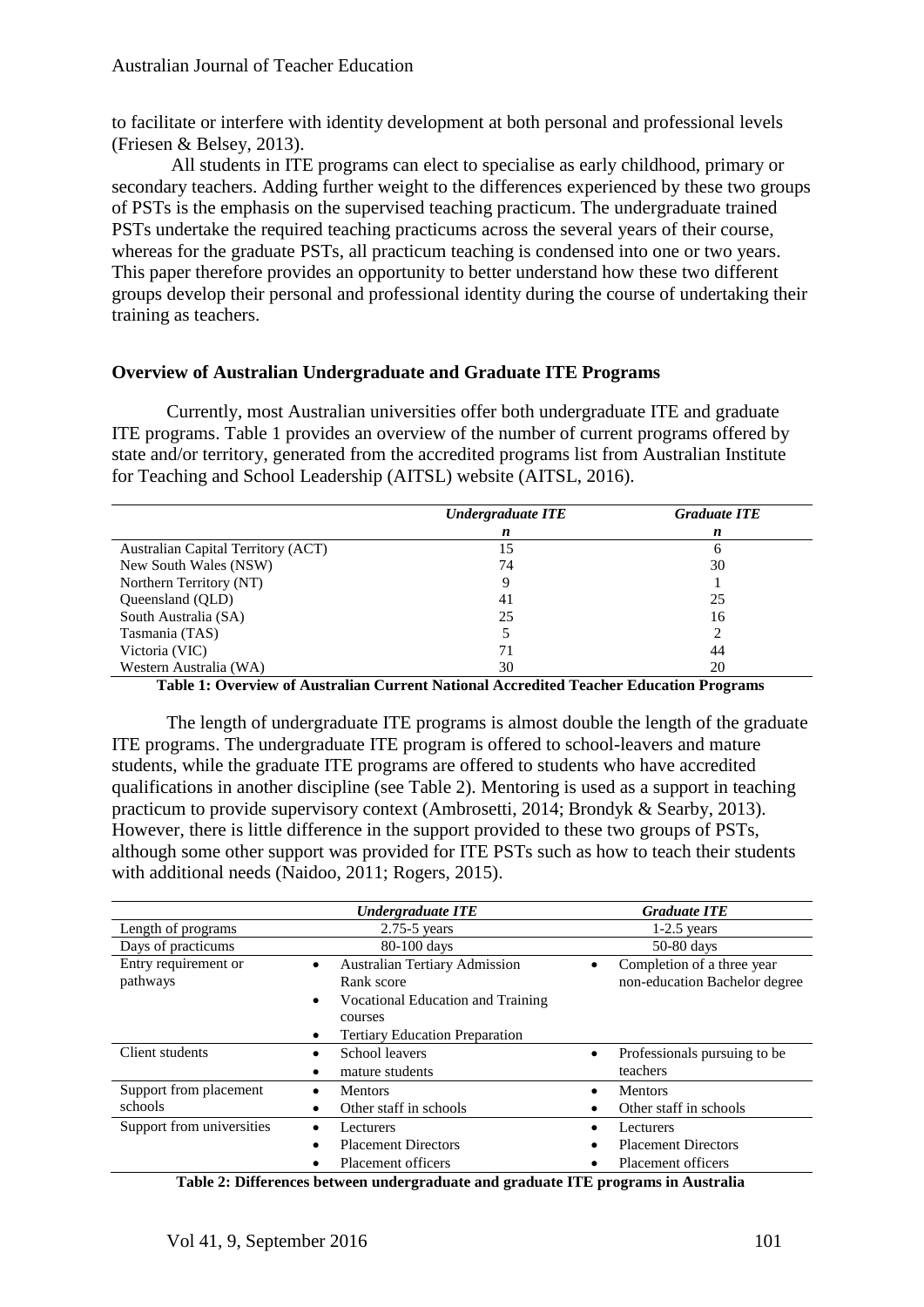## **Pre-Service Teachers' Stress Levels during Teaching Practicum**

Numerous research has been conducted about the stressors experienced by PSTs to explore their quitting intention. For example, Klassen and Chiu (2011) surveyed 379 PSTs and found teaching practicum is one of three most common factors in quitting intention of ITE programs.

During their teaching practicums, all PSTs are required to complete a range of experiential tasks, such as becoming familiar with the school environment, working very closely with their mentor teachers and schools, and planning their own teaching (Brackett, Palomera, Mojsa-Kaja, Reyes, & Salovery, 2010; Mitchell, Maher & Brown, 2008). Practicums are an important part of teacher education programs. Also known as 'student teaching' (Tabachnick & Zeichner, 1987), the practicum is the period of time that PSTs spend observing and participating in authentic teaching and learning settings. The primary purpose of these periods is to provide PSTs with opportunities to become acquainted with the graduate standards, requirements and practice of their future profession. During this time they learn about the practicalities of teachers' work, implement their university learning and gain experience in schools. However, there is no set limit to the number of hours PSTs spend on professional tasks, and very limited research has been conducted to identify the relationship between their stress levels and the hours the PSTs spend on different tasks during their teaching practicum.

These practicums, while rich and dynamic, remain multifaceted and uncertain, as learners form new professional identities and develop relationships with school-based practitioners. Each placement can differ widely: emotional experiences, the nature of feedback and the quality of relationships all impact the emerging PSTs' professional identity. Where relationships are power based, emergent identities and relationships are particularly vulnerable, demanding that PSTs exercise discreet and informed judgments around how they engage with the social and cultural norms of their placement school and the community it serves. Education students' stress levels were much higher than the levels reported by the general population (Geng & Midford, 2015; Murray-Harvey et al., 2000).

Development of professional identity and the related perception of ability as a teacher are closely linked to effectiveness of classroom practice in terms of both student learning (Chong, Low& Goh, 2011; Pendergast, Garvis & Keogh, 2011) and developmental growth through reflective practice (Hedberg, 2009). An opportunity for identity transformation is an essential component for teacher education courses (Beauchamp & Thomas, 2009; Friesen & Besley, 2013) and there is an added challenge for graduate PSTs, where there is less time to develop as a teacher. While one benefit for graduate PSTs may be the shorter period of study to become teachers, this group encounters issues during the course of their learning, which have the potential to lead to different forms and higher levels of stress. For example, compared to their undergraduate degree peers, graduate PSTs have fewer opportunities for inschool experiences to strengthen reflective thinking and adaptive ability. The literature suggests these skills are pivotal to the development of teacher identity and reflective practice (Beauchamp & Thomas, 2009; Jones, 2009; Parsons et al., 2011; Shoffner, 2011).

#### **Teacher Identity and Reflective Practice**

As PSTs embark upon becoming teachers, they face the task of developing a teacher identity. Le Cornu (2009) points out that this identity forms as individuals attend to the dynamic interaction of students and teachers in classrooms that constitute a community of learners. One challenge for pre-service teachers, according to Britzman (2003), is the negotiating, constructing, and 'consenting to their identity' as they become a teacher (p. 221).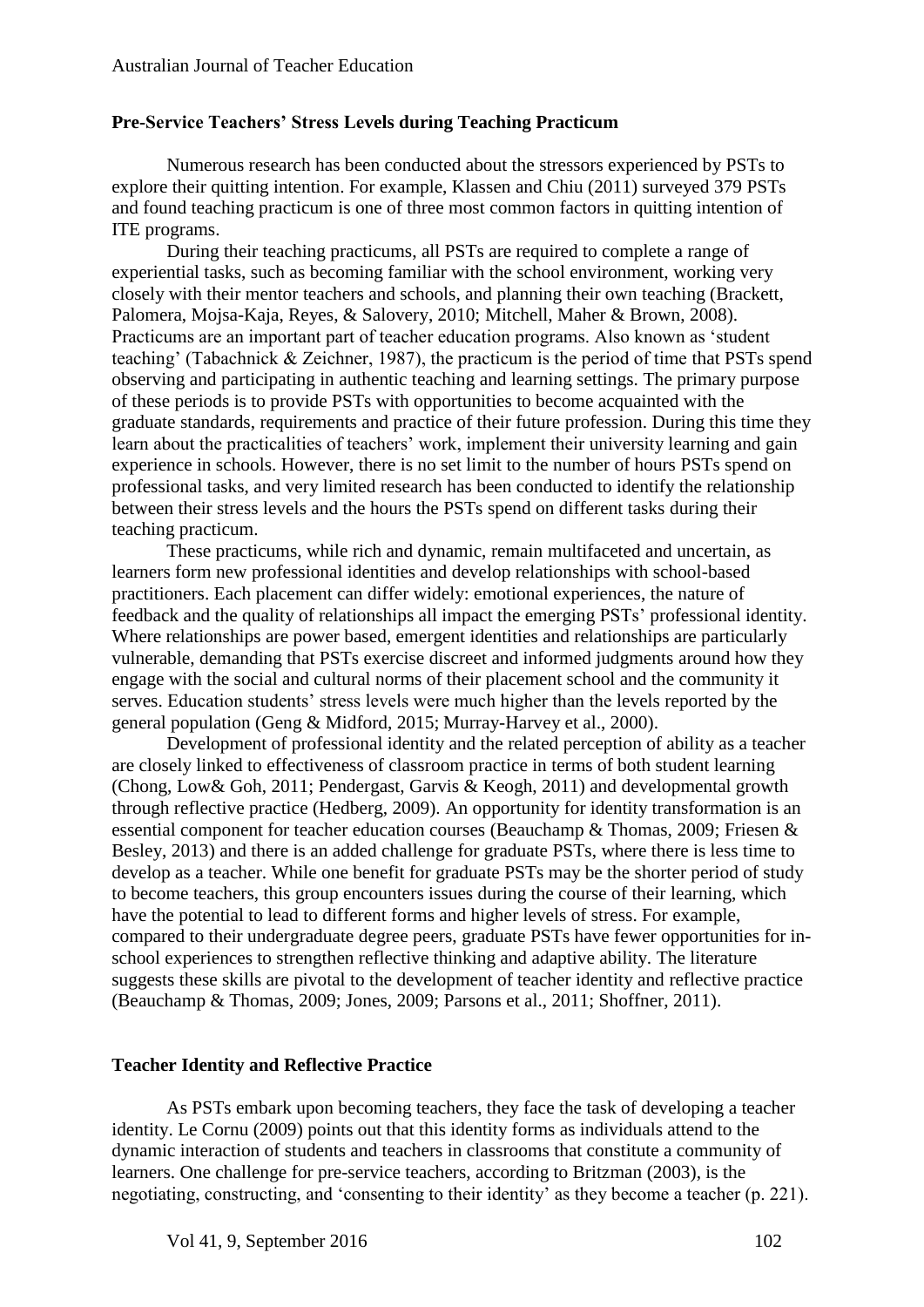Beauchamp and Thomas (2009), however, question the notion of this 'acquiescence to an identity', suggesting that this represents acceptance of non-negotiable institutional values, with little room for negotiation or mutuality. Forming an identity at the commencement of their career is crucial to a construction of a new self and, while responsive to discursive interactions with others (Alsup, 2005; Giddens, 1991), may be accompanied by a diverse and divergent range of possibilities and meanings (Zembylas & Chubbuck, 2003). The successful construction of a new self can be augmented by academic programs that are designed to instill an awareness of on-going sense of identity (Beauchamp & Thomas, 2009; Wilson & Deaney, 2010), and by receptively engaging with new ways of thinking with teachers in schools. As suggested by Schön (1983) and Wilson and Deaney (2010), the realisation of a new identity is enabled by reflective practices. Re-awakening of Deweys' reflective-practice concepts was encouraged by pioneering research by Schön (1983) and Argyris (1976) who, in coining 'single loop' learning, elaborated on ways in which reflective practices can better connect learners and community expectations (Ash & Clayton, 2009). In their work, Argyris and Schön also described single loop learning as connecting a strategy for action with a result. The strategy, informed by overt reflection, can direct the individual towards a desired change.

Further development of Schön's theory of reflective practice is the central idea of reflection-in-action (Smyth, 1986), which hinges on our recognition of tacit knowledge. Here, a consequence for pre-service teachers is that their reflections can inform new perspectives and transformations for classroom pedagogy. Inextricably professional experience connects the world of the pre-service teacher with reflective practices where meanings are constructed through personal and social experiences. A typology of reflection developed by Luttenberg and Bergen (2008) describes the pragmatic, ethical and moral dimensions that foreground the development of teacher identity. Offering a means to expand upon the open or closed nature of reflection, this typology helps to make sense of the type of understanding that follows the application of new concepts (Hedberg, 2009; Matoti & Junqueira, 2013; Parsons et al., 2011; Shoffner, 2011). A similar framework of reflective questioning, published by Croker, Trede and Higgs (2012), makes clear connections between the readiness, reciprocity and responsiveness of individuals as they form collaborative and productive networks that jointly contribute to the development of teacher identity.

In summary, qualities of active reflection help to build a teacher identity that, in turn, contribute to the readiness for teaching needed in today's education environments. In addition, although there is research conducted on stress levels among PSTs, it was more focused on PSTs and in-service teachers, or the ITE or non-ITE teacher training programs (e.g. Darling-Hammond, Chung & Frelow, 2002), and there is limited research conducted to compare and contrast the individual stressors experienced by the undergraduate and graduate PSTs. A focus on the associated stresses faced by pre-service teachers at different phases of initial teacher education coursework will add to the body of academic knowledge around pathways into ITE for increasingly diverse cohorts of students. The following research questions guided our study to investigate the nature and stress level of graduate PSTs compared to the undergraduate PSTs:

- What differences in stress levels were experienced by graduate PSTs and undergraduate PSTs during their teaching practicum?
- How do the stressors differ for graduate PSTs during ITE compared to undergraduate PSTs?
- What strategies or support systems are provided for these two groups of PSTs to manage their stress during their teaching practicum?

Of significance to this research was an identified need to better understand the study pressures on both groups of PSTs. Findings from this research may inform the development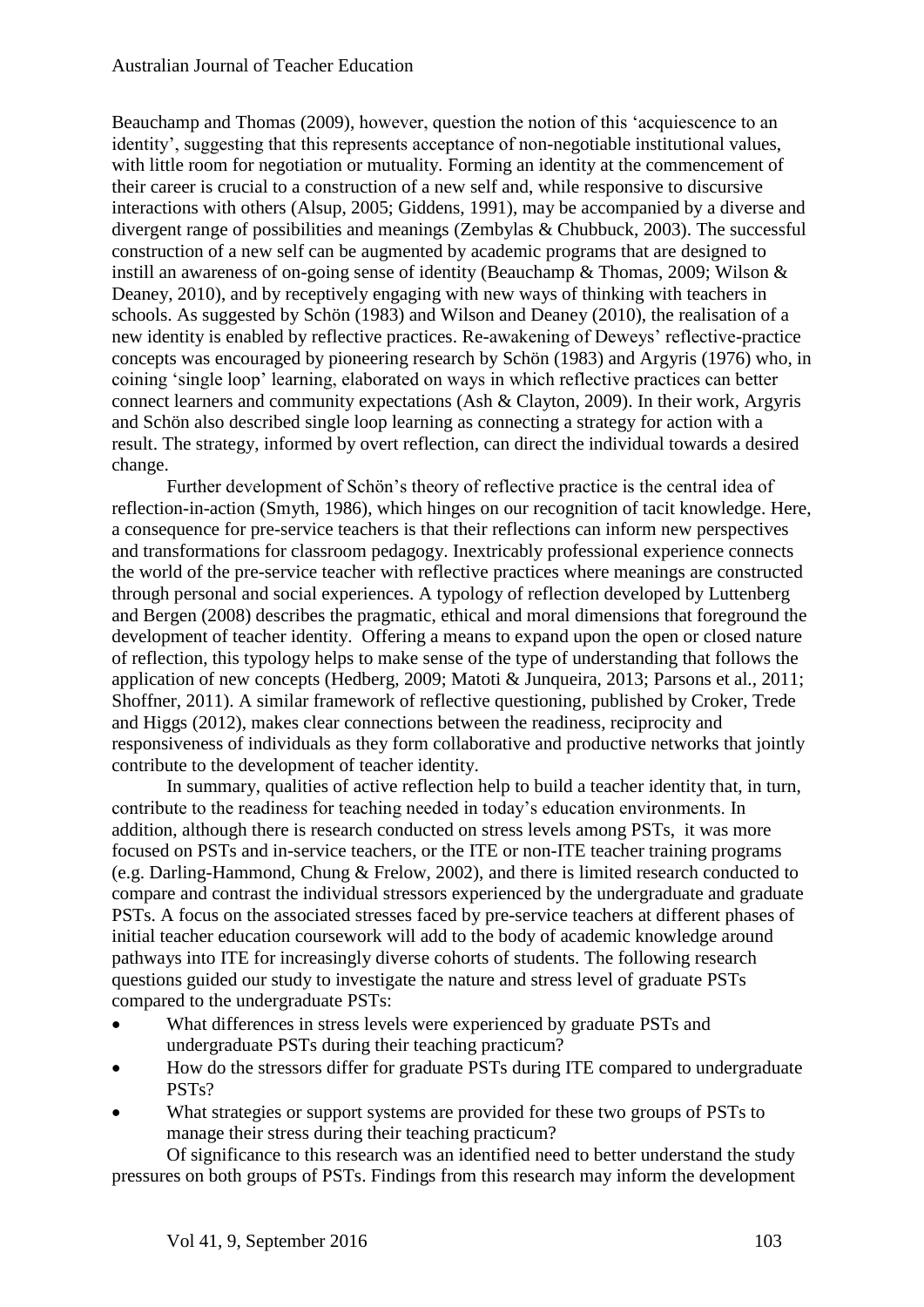of support systems to assist students reduce their stress, complete their course and develop into effective teachers.

#### **Method**

This study used comparative research methods, and employed both quantitative and qualitative research methodologies. Quantitative data was collected using the Perceived Stress Scale (PSS) survey, and closed questions in a purpose-developed questionnaire. Qualitative data was collected through open-ended questions in the questionnaire.

**Participants**



**Figure 1: Outline of the Project**

One thousand and seventy PSTs who were studying at an Australian university were invited to participate in the study. Out of the total 310 participants who participated in this study, 151 were graduate PSTs and 159 were undergraduate PSTs. Among the participating group of graduate PSTs, 36 (23.8%) were males and 115 (76.2%) were females, while in the participating group of undergraduate PSTs, 18 (11.3%) were males and 141 (88.7%) were females. The predominance of females is due to the fact that in the discipline of Education there are more female than male students.

The demographic characteristics of all students were collected and compared. These demographics included age ranges, gender and full-time/part-time enrolment data. In particular it was noted that while the average age range of graduate PSTs was from 40 to 50 years, the undergraduate PSTs were between 30 and 40 years of age,  $X(4)^2 = 26.31$ ,  $p < .01$ . Further, greater numbers of undergraduate students were enrolled in full-time study (59%) compared to graduate students (42%),  $X(1)^{2}$ = 8.75, p < .01. Gender distribution indicated that the graduate program attracted higher numbers of male students (24%) compared to the undergraduate ITE program  $(13\%, X(1)^2 = 8.17, p < .01$ .

Of significance was the correlation of stress to age for graduate PSTs. PSTs in the 41- 50 year age group had the highest level of stress, and those aged 18-25 years had the lowest level of stress,  $F(4) = 2.53$ ,  $p = 0.04$ . There was no significant correlation between the level of stress experienced by trained PSTs and their age.

#### **Instruments**

A purpose-designed questionnaire was used in the present study to acquire information from the participants as to their demographic characteristics, workload and opinions (Gay & Airasian, 2003; Leedy & Ormrod, 2005). The questionnaire (see Appendix)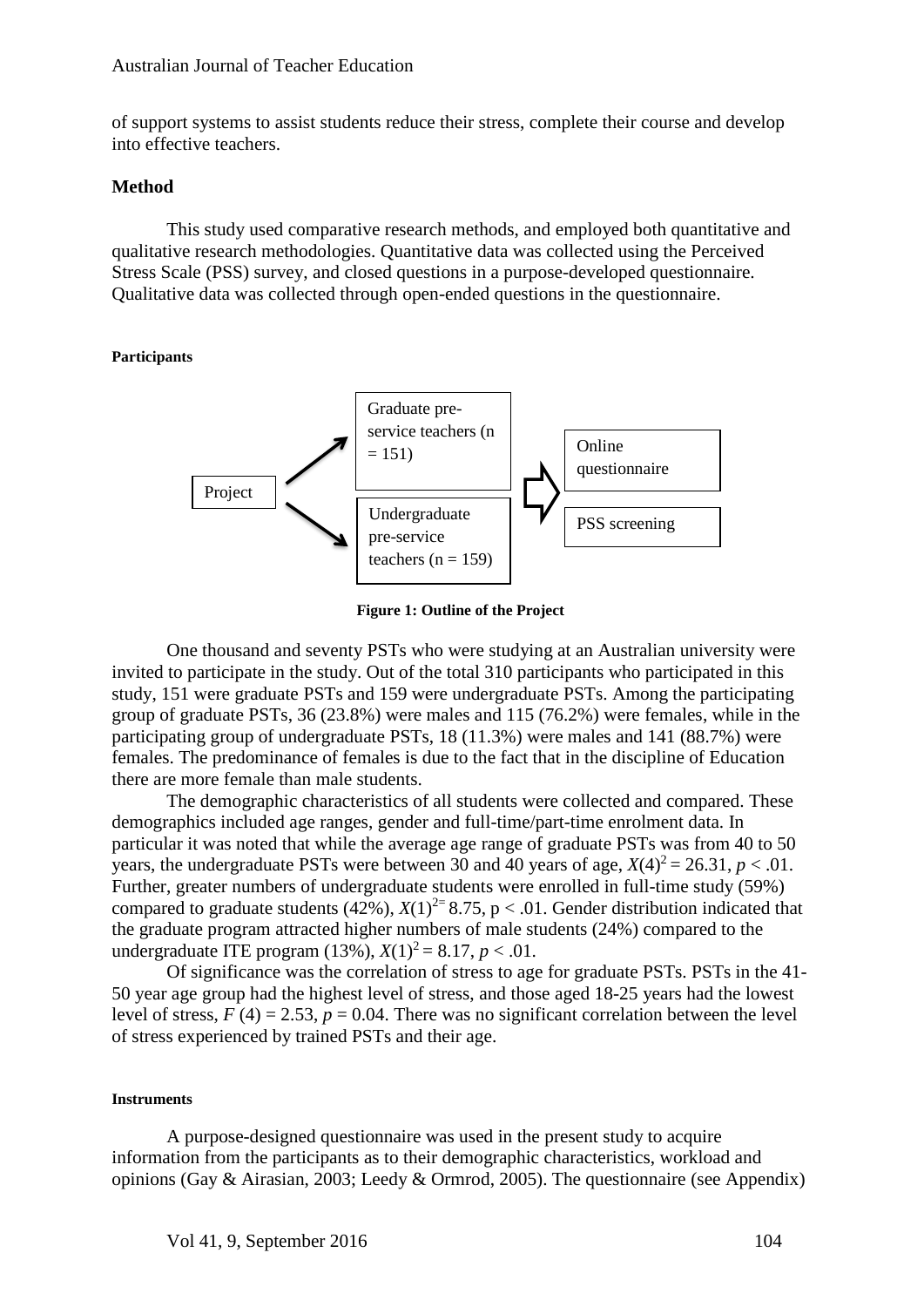consisted of eleven (11) closed questions covering participants' demographic characteristics and the hours spent on work associated with their teaching practicums and theory units. The closed questions allowed comparison across respondents. The questionnaire also contained six (6) open-ended questions asking for feedback and opinions on assessment of placement and theoretical units. These open-ended questions allowed "for the informants to answer from their own frame of reference rather than being confined by the structure of pre-arranged questions" (Bogdan & Biklen, 1982, p.154).

A well-regarded stress scale, the Perceived Stress Scale (PSS) was also administered to participants (Cohen, Kamarck & Mermelstein, 1983). The original PSS is a fourteen (14) item scale that measures the degree to which the participants believe events in their life are currently unpredictable, uncontrollable and overwhelming. It is a self-reporting, responsebalanced instrument that measures the level of perceived stress during the last month, using a 5-point response differential for each of the 14 statements ( $0 =$  never,  $1 =$  almost never,  $2 =$ once in a while,  $3 =$  often,  $4 =$  very often). The higher the score, the more stressful the participants perceive their current life situation to be. Summarised by Cohen, Kamarck and Mermelstein (2004), the PSS does not raise the possibility of psychiatric problems; rather it is a tool, used by many researchers such as Cohen and Janicki-Deverts (2012) and Cohen, Janicki-Deverts and Miller (2007) to measure work-related stress in a normal population. The present study used the shorter, 10-item PSS-10, developed from the original PSS-14, to estimate the PSTs' current psychological stress associated with their completion of theoretical learning and assessments, and their teaching practicum. The PSS-10 can be administered in less time, and is easily scored (Remor, 2006). It also provides a slight improvement in explained variance and internal reliability over the longer PSS-14 (Cohen & Williamson, 1988).

#### **Data Gathering and Analysis**

The data gathering processes were piloted before the commencement of the main study. This was done to ensure the participants understood the instructions for completing the PSS-10 and the questionnaire items. The PSS-10 and questionnaire were administered online, with data gathering for the main study conducted from May to July, 2014, following the completion of the respective Professional Experience placement periods (Practicums).

The researchers used the Statistical Package for Social Science (SPSS), Version 22, to analyse the responses. T-test was used to analyse the differences in stress level of PSTs undertaking graduate or undergraduate ITE programs. One-Way ANOVA was used to analyse the difference in stressors between graduate and undergraduate PSTs.

Qualitative data, such as the participants' open-ended comments on their understanding of the support system, other work, family commitments and suggestions for improving assessment support were collected, ordered and analysed thematically using NVivo, based upon both linguistic theory (Ainsworth & Hardy, 2004; Fairclough, 2009; Henderson, 2005; Wodak, 2001) and social theory (Habermans, 1990), so as to identify how to best assist their learning experience.

#### **Results**

#### **Stress levels**

It was found that graduate PSTs' stress was significantly higher than that of undergraduate PSTs,  $t(299) = 2.25$ ,  $p = 0.025$  (see Table 3).

|                                    |     | Mean stress score |      |
|------------------------------------|-----|-------------------|------|
| Graduate pre-service teachers      |     | 22.10             | 6.03 |
| Undergraduate pre-service teachers | .59 | 20.51             | 6.16 |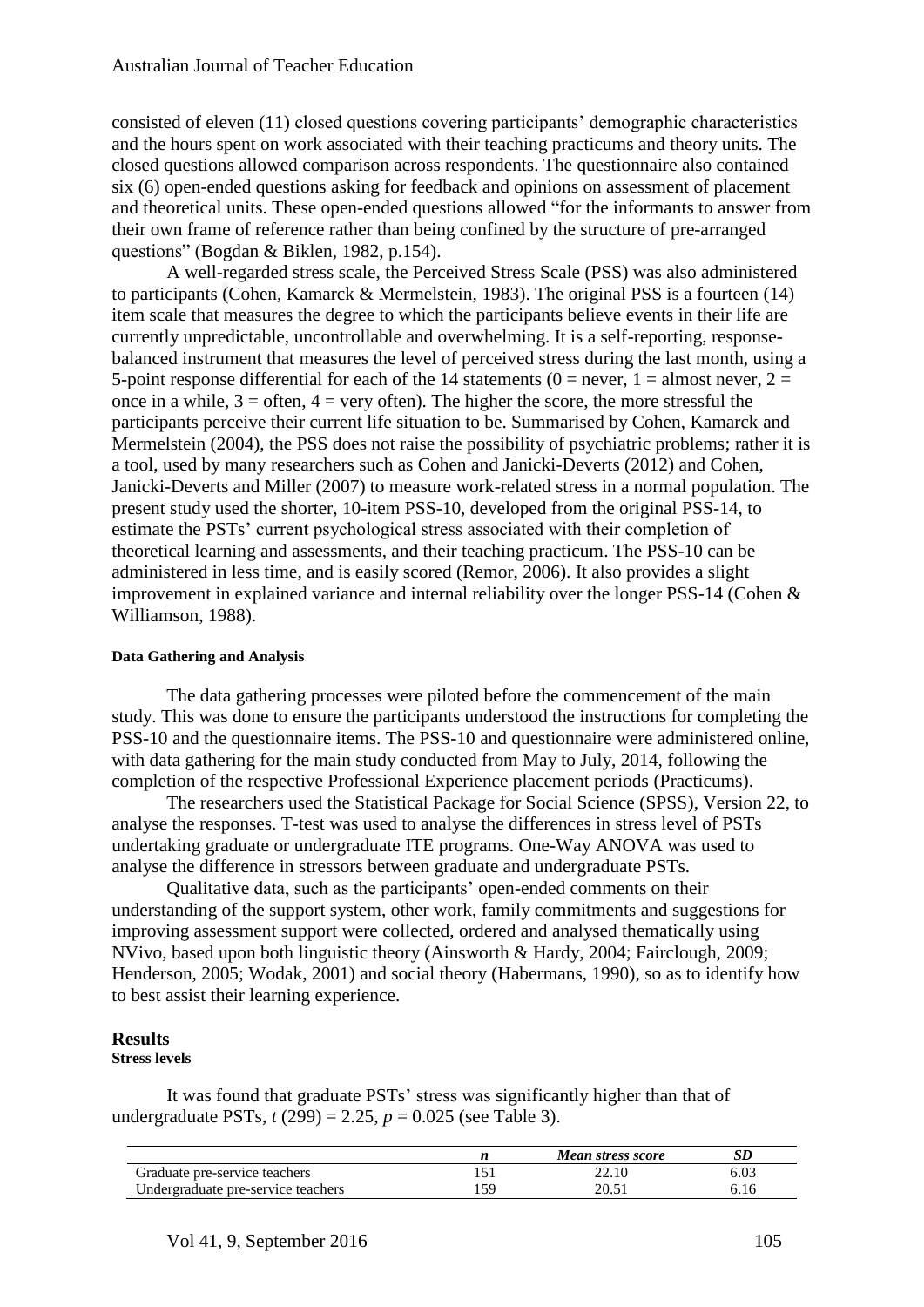#### **Table 3: Stress Levels between Graduate and Undergraduate Pre-Service Teachers**

While graduate PSTs were found to have higher stress levels overall, results indicated that undergraduate ITE PSTs had significantly higher stress in their first placement, Mean (first placement) = 22.13, Mean (other placements) = 19.38,  $F(1, 139) = 7.00$ ,  $p < .01$ . In contrast, there was no significant difference in the stress experienced by graduate PSTs between their first placement and subsequent placements.

#### **Allocation of Time to Required Learning Tasks**

Participants were asked to indicate the hours they spent on practicum tasks and theoretical tasks. Practicum placement tasks comprised, in addition to in-school attendance: 1) planning for teaching, 2) competency in studying learning materials (understand practicumrelated learning materials and complete assignments) and 3) working with mentors. Theoretical tasks comprised: 1) work group collaboration, 2) competency in studying learning materials (understand education theory-related learning materials and complete assignments) and 3) working with lecturers. Participants were asked to indicate the time they allocated to each type of task using the following categories: 1-5 hours per week, 6-10 hours per week, 11-15 hours per week, 16-20 hours per week and more than 21 hours per week.

#### *Graduate PSTs*

Table 4 indicates the hours graduate PSTs spent on placement and tasks in completing theory components of their course. In details, Table 5 shows that graduate PSTs spent the greatest proportion of their time on studying materials-related tasks in theory components of their course, with more than half of the PSTs (57.5%) spent more than 11 hours on 'Studying learning materials' in theory components, and a great proportion of their time on planning for teaching in placement tasks, with approximately 41% spent more than 11 hours on 'Planning for teaching'.

|                        | <b>Tasks</b>                                                                                        | <b>Mean hours</b> | <b>SD</b> |
|------------------------|-----------------------------------------------------------------------------------------------------|-------------------|-----------|
| Placement<br>tasks     | Studying learning materials requirement (understand<br>learning materials and complete assignments) | 2.15              | 1.12      |
|                        | Working with mentors                                                                                | 2.36              | 1.47      |
|                        | Planning for teaching                                                                               | 2.43              | 1.25      |
| Tasks in<br>completing | Studying learning materials requirement (understand<br>learning materials and complete assignments) | 2.97              | 1.26      |
| theory                 | Collaborate group work                                                                              | 1.30              | 0.75      |
| units<br>.             | Working with lecturers<br>.                                                                         | 1.15<br>.         | 0.59      |

*Note: 1=1-5 hours per week, 2=6-10 hours per week, 3 = 11-15 hours per week, 4 = 16-20 hours per week, 5 =>21 hours per week*

**Table 4: Hours Spent on Placement and Tasks in Completing Theory Units by Graduate Pre-Service Teachers (means)**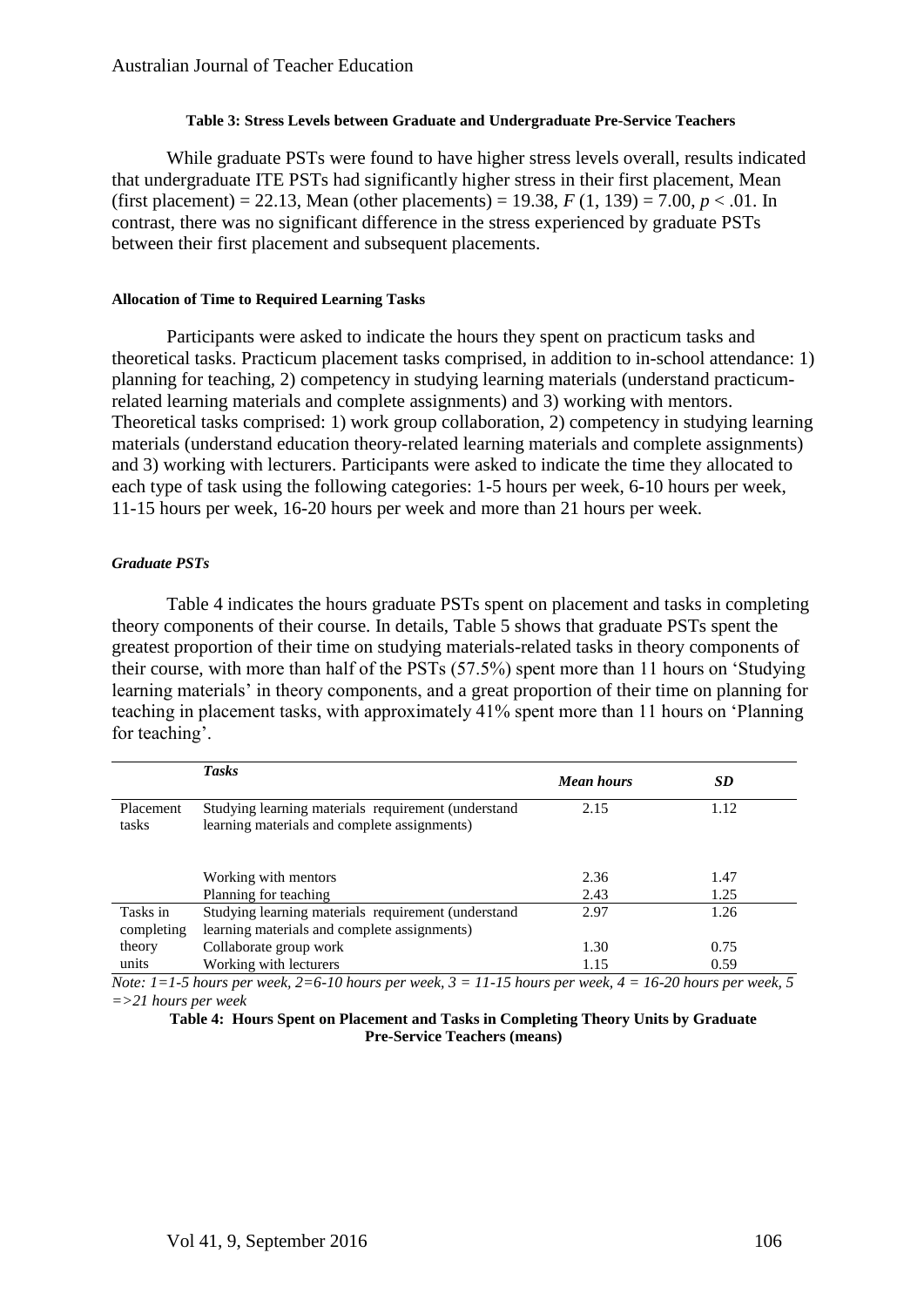|                                           | <b>Tasks</b>                                                                                               | 1-5 hours     | 6-10hours | 11-15<br>hours | $16 - 20$<br><i>hours</i> | $>21$ hours |
|-------------------------------------------|------------------------------------------------------------------------------------------------------------|---------------|-----------|----------------|---------------------------|-------------|
|                                           |                                                                                                            |               |           | n, percentage  |                           |             |
| Placement<br>tasks                        | -Studying learning materials<br>requirement (understand<br>learning materials and<br>complete assignments) | 49, 35.0%     | 43, 31.4% | 30, 21.4%      | 11, 7.9%                  | 6, 4.3%     |
|                                           | -Working with mentors                                                                                      | 53, 38.4%     | 38, 27.5% | 14, 10.1%      | 10, 7.2%                  | 23, 16.7%   |
|                                           | -Planning for teaching                                                                                     | 37, 26.6%     | 45, 32.4% | 31, 22.3%      | 12, 8.6%                  | 14, 10.1%   |
| Tasks in<br>completing<br>theory<br>units | -Studying learning materials<br>requirement (understand<br>learning materials and<br>complete assignments) | 15, 10.8%     | 44, 31.7% | 31, 22.3%      | 27, 19.4%                 | 22, 15.8%   |
|                                           | -Collaborate group work                                                                                    | 104,<br>81.3% | 17, 13.3% | 1.0.8%         | 5, 3.9%                   | 1, 0.8%     |
|                                           | -Working with lecturers                                                                                    | 111,<br>90.2% | 9, 7.3%   | 1.0.8%         | $\mathbf{0}$              | 2, 1.6%     |

**Table 5: Hours Spent on Placement and Tasks in Completing Theory Units by Graduate Pre-Service Teachers**

Furthermore, it was found that that the stress level of graduate PSTs had a strong relationship with the time they spent on 'Planning for teaching' (see Table 6),  $F(4, 129) =$ 3.25,  $p = 0.01$ . The longer they spent on teaching planning, the less stressed they felt.

|               | n  | Mean of stress level | SD   |
|---------------|----|----------------------|------|
| $1-5$ hours   | 35 | 24.23                | 5.78 |
| $6-10$ hours  | 43 | 22.51                | 6.99 |
| $11-15$ hours | 31 | 21.81                | 6.62 |
| $16-20$ hours |    | 21.91                | 3.67 |
| $>21$ hours   | 14 | 17.64                | 4.96 |

**Table 6: Hours Spent on Teaching Planning and the Stress Level of Graduate Pre-Service Teachers**

Other than teaching planning, graduate PSTs stress levels did not have significant relationships with hours spent on other tasks (see Table 7).

|            | <b>Hours spent on Tasks</b>                 | <b>Stress levels</b> |      |  |
|------------|---------------------------------------------|----------------------|------|--|
|            |                                             | F(4,129)             |      |  |
| Placement  | -Studying learning materials requirement    | 0.46                 | 0.77 |  |
| tasks      | (understand learning materials and complete |                      |      |  |
|            | assignments)                                |                      |      |  |
|            | -Working with mentors                       | 0.82                 | 0.52 |  |
|            | -Planning for teaching                      | 3.25                 | 0.01 |  |
| Tasks in   | -Studying learning materials requirement    | 0.35                 | 0.84 |  |
| completing | (understand learning materials and complete |                      |      |  |
| theory     | assignments)                                |                      |      |  |
| units      | -Collaborate group work                     | 0.81                 | 0.52 |  |
|            | -Working with lecturers                     | 1.00                 | 0.40 |  |

**Table 7: Hours Spent on Teaching Planning and the Stress Level of Graduate Pre-Service Teachers**

#### *Undergraduate PSTs*

Table 8 and Table 9 shows that undergraduate PSTs spent the greatest proportion of their time on studying materials-related tasks in both the placement and theory components of their course, with 44.5% of the PSTs spent more than 11 hours on 'Studying learning materials' in placement and 46.5% of the PSTs spent more than 11 hours on 'Studying learning materials' in theory components.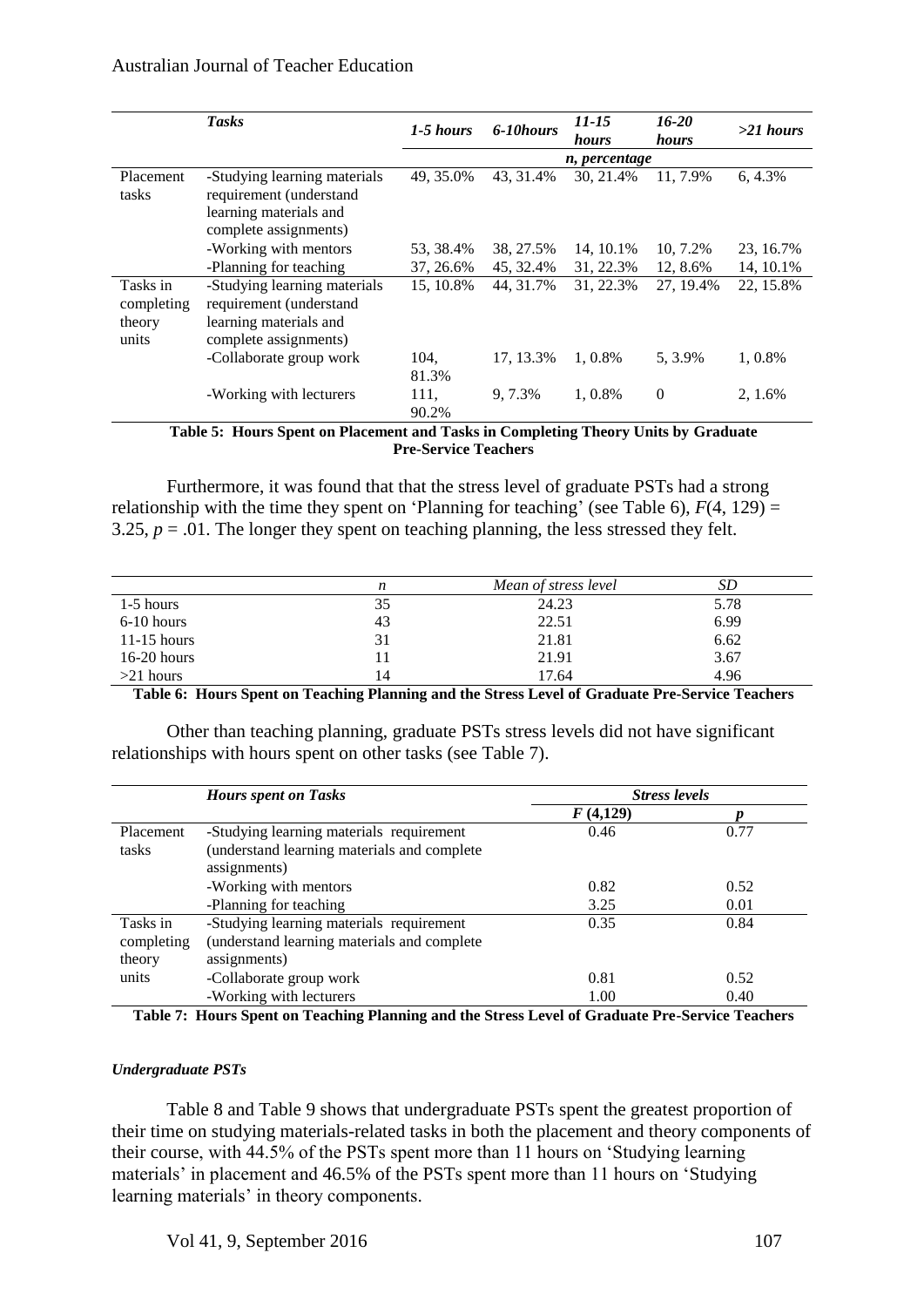|                                  | <b>Tasks</b>                                                                                           | <b>Mean hours</b> | <b>SD</b>    |
|----------------------------------|--------------------------------------------------------------------------------------------------------|-------------------|--------------|
| Placement<br>tasks               | Studying learning materials requirement<br>(understand learning materials and complete<br>assignments) | 2.47              | 1.16         |
|                                  | Working with mentors<br>Planning for teaching                                                          | 2.25<br>2.17      | 1.45<br>1.06 |
| Tasks in<br>completing<br>Theory | Studying learning materials requirement<br>(understand learning materials and complete<br>assignments) | 2.60              | 1.12         |
| units                            | Collaborate group work<br>Working with lecturers                                                       | 1.42<br>1.14      | 0.72<br>0.37 |

*Note: 1=1-5 hours per week, 2=6-10 hours per week, 3 = 11-15 hours per week, 4 = 16-20 hours per week, 5 =>21 hours per week*

**Table 8: Hours Spent on Placement and Tasks in Completing Theory Units by Undergraduate Pre-Service Teachers (means)**

|                                           | <b>Tasks</b>                                                                                              | 1-5 hours     | $6 - 10$<br>hours | $11 - 15$<br>hours | $16 - 20$<br>hours | $>21$ hours    |
|-------------------------------------------|-----------------------------------------------------------------------------------------------------------|---------------|-------------------|--------------------|--------------------|----------------|
|                                           |                                                                                                           |               |                   | n, percentage      |                    |                |
| Placement<br>tasks                        | Studying learning materials<br>requirement (understand<br>learning materials and<br>complete assignments) | 34, 23.3%     | 47.32.2%          | 37, 25.3%          | 19.13.0%           | 9, 6.2%        |
|                                           | Working with mentors                                                                                      | 61, 43.6%     | 34, 24.3%         | 14, 10.0%          | 11, 7.9%           | 20, 14.3%      |
|                                           | Planning for teaching                                                                                     | 45, 31.3%     | 51, 35.4%         | 31, 21.5%          | 13, 9.0%           | 4, 2.8%        |
| Tasks in<br>completing<br>Theory<br>units | Studying learning materials<br>requirement (understand<br>learning materials and<br>complete assignments) | 22, 15.1%     | 56, 38.4%         | 38, 26.0%          | 19, 13.0%          | 11, 7.5%       |
|                                           | Collaborate group work                                                                                    | 90, 68.2%     | 32, 24.2%         | $6, 4.5\%$         | 4, 3.0%            | $\overline{0}$ |
|                                           | Working with lecturers                                                                                    | 111.<br>86.7% | 16, 12.5%         | 1, 0.8%            | $\theta$           | $\Omega$       |

**Table 9: Hours Spent on Placement and Tasks in Completing Theory Units by Undergraduate Pre-Service Teachers**

Of the undergraduate students, those who spent 11-15 hours per week studying learning materials and completing assignments had the lowest stress level, while those who worked 1-10 hours, 16-20 hours and more than 21 hours on studying learning materials, had significantly higher stress levels  $F(4, 136) = 2.35$ ,  $p = 0.05$  (see Table 10). The relationship between time spent on study tasks and stress level is not linear; rather it seems that the lowest stress level is achieved by optimising the period of study each week.

|               | n  | Mean of stress level |      |
|---------------|----|----------------------|------|
| $1-5$ hours   | 34 | 20.97                | 5.08 |
| $6-10$ hours  | 45 | 21.71                | 6.76 |
| $11-15$ hours | 34 | 17.97                | 6.69 |
| $16-20$ hours | 19 | 20.58                | 4.56 |
| $>21$ hours   |    | 23.22                | 7.60 |

**Table10: Hours Spent on Studying Learning Materials and Completing Assignments and the Stress Level of Undergraduate Pre-Service Teachers**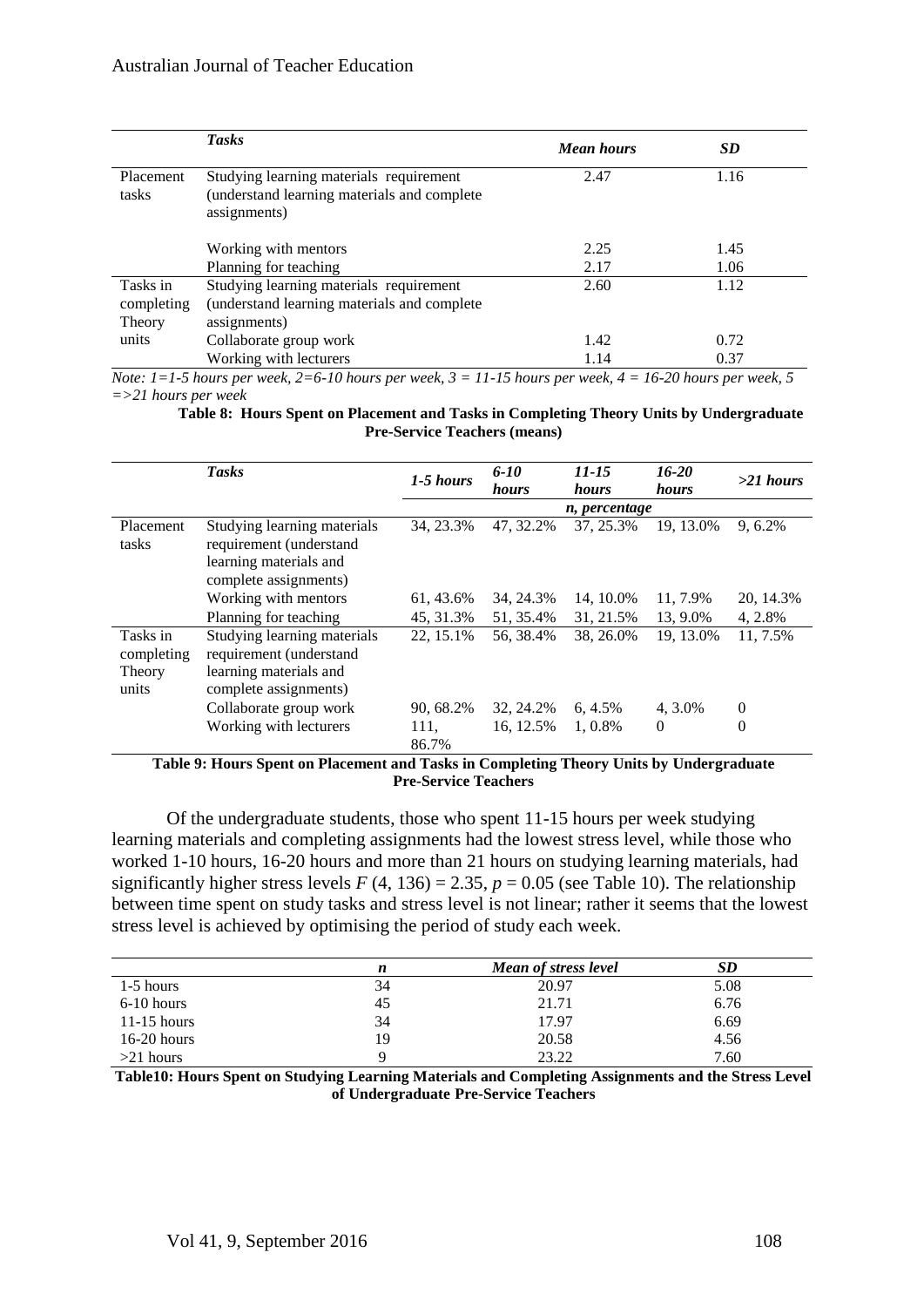Other than the task associated with 'Studying learning materials and completing assignments', undergraduate PSTs stress levels did not have significant relationships with hours they spent on other tasks (see Table 11).

|            | <b>Hours spent on Tasks</b>                                                                 | <b>Stress levels</b> |      |
|------------|---------------------------------------------------------------------------------------------|----------------------|------|
|            |                                                                                             | F(4,130)             |      |
| Placement  | -Studying learning materials requirement                                                    | 2.35                 | 0.05 |
| tasks      | (understand learning materials and complete                                                 |                      |      |
|            | assignments)                                                                                |                      |      |
|            | -Working with mentors                                                                       | 0.85                 | 0.50 |
|            | -Planning for teaching                                                                      | 0.73                 | 0.58 |
| Tasks in   | -Studying learning materials requirement                                                    | 1.20                 | 0.31 |
| completing | (understand learning materials and complete                                                 |                      |      |
| theory     | assignments)                                                                                |                      |      |
| units      | -Collaborate group work                                                                     | 0.30                 | 0.82 |
|            | -Working with lecturers                                                                     | 0.24                 | 0.79 |
|            | Tokla 11. Hanne Cuant on Togolina Dlaming and the Ctures I and af Hudenon ducts Due Courtes |                      |      |

**Table 11: Hours Spent on Teaching Planning and the Stress Level of Undergraduate Pre-Service Teachers**

#### **Access to Supports**

Participants from all courses were asked whether they were aware of or had access to support provided by the university and/or placement schools. One hundred and forty-two PSTs from both groups answered the questions. Table 12 shows that only around one-third of graduate ( $n = 50$ ) and undergraduate teachers ( $n = 52$ ) were aware of or had access to support from the university. However, significantly more graduate PSTs were aware of or had access to support from placement schools than undergraduate PSTs,  $X(2)^2 = 11.59$ ,  $p < .01$ .

|                                       | Awareness of and access to       | Yes           | No        | Don't know |
|---------------------------------------|----------------------------------|---------------|-----------|------------|
|                                       |                                  | n, percentage |           |            |
| Graduate<br>pre-service teachers      | Support from university          | 52, 36.6%     | 18, 12.7% | 72, 50.7%  |
| $(n=142)$                             | Support from placement<br>school | 70, 49.3%     | 51, 35.9% | 21, 14.8%  |
| Undergraduate<br>pre-service teachers | Support from university          | 57, 39.3%     | 19, 13.1% | 69, 47.6%  |
| $(n = 142)$                           | Support from placement<br>school | 53, 39.3%     | 44, 27.7% | 45, 31.7%  |

#### **Table 12: Awareness of and Access to Support from Graduate Pre-Service Teachers and U**ndergraduate **Pre-Service Teachers**

The participants' awareness of and access to the support, and the stress levels of the two groups of PSTs, were compared, and it was found that graduate PSTs had higher stress levels than trained PSTs when they were aware of or had access to the support from the university,  $F(2, 133) = 3.15$ ,  $p = 0.04$ .

Further investigation of graduate pre-service teacher comments identified the university support and the nature of their interaction with this support while they were completing their school placement. This was done to inform ways of providing better support to reduce their stress. A greater number of the graduate PSTs (5%) commented more support was needed in employment opportunities than the undergraduate PSTs (0%). For example, Student #135 commented:

*Would be helpful for course specific checklists with such content as working opportunities and developing a reflective practice ... These would help a pre service teacher.*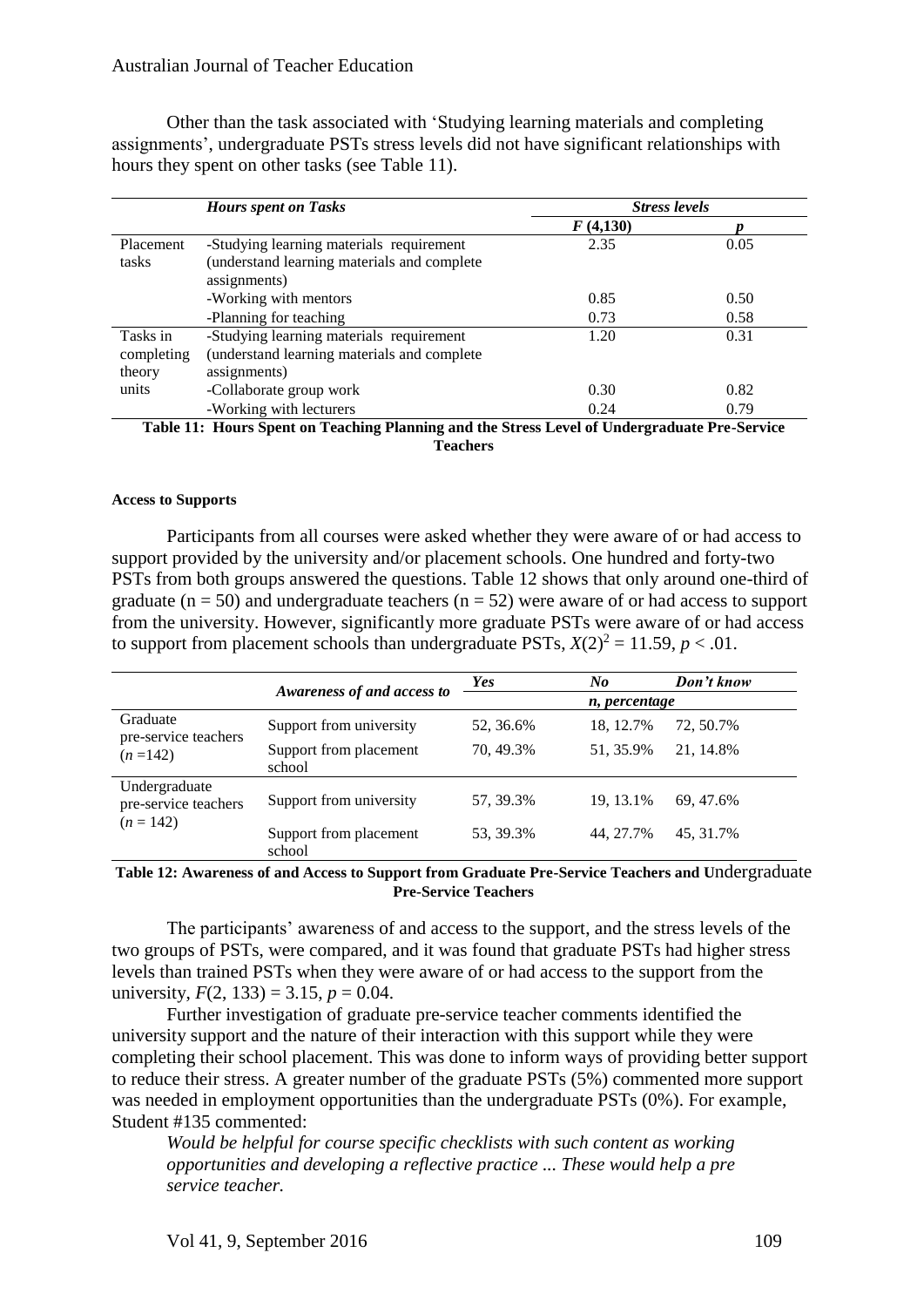Student #71 also commented:

*If they were more related to actual teaching employment.... though understand the reason for them not being so- have to learn. The thing is much of what we covered is not used in practice.*

Other stressors for graduate and undergraduate PSTs were similar, including other work commitment (graduate PSTs 73.2%, undergraduate PSTs 61.1%) and negative experience of working as external students. Both graduate PSTs (47.5%) and undergraduate PSTs (44.3%) commented on the external studying experience. For example, the comment from graduate PST #46 is illustrative of the challenging – and negative – experience of working as an external student:

*As an external student I feel very isolated and unsure and a bit more personal contact would be great. The rule of not being able to do prac at the school where your children are at is not supportive, financially debilitating and has caused an enormous amount of stress.*

Similarly, undergraduate PST #129 described her negative practicum experience with no access to the university:

*Just email. So hard to get answer to a question is (if) you want to contact them by phone, no-one has ever answered it has always gone directly to a message telling me to email. Frustrating. Discussion board - asking peers but this sometimes is frustrating as sometimes the answers seem to be guesses so hard to know whether feedback is right.*

#### **Discussion**

This study makes seven useful contributions to knowledge on the level and nature of stress experienced from both graduate and undergraduate PSTs during their teaching practicum.

**One**, both groups of PSTs spent considerable time completing placement tasks and theoretical tasks that appear to reinforce the linkages with the development of reflective practices in professional learning situations (Ash & Clayton, 2009; Hedberg, 2009). These tasks were highly related to the PSTs' theory studies, and pedagogical and classroom management strategies, which PSTs study to develop their psychological constructions such as the mechanisms of teacher identity development (Friesen & Besley, 2013).

**Two,** it was found that graduate PSTs' stress was significantly higher than that of the undergraduate PSTs. This could be related to the finding of Parsons et al. (2011) that students undertaking graduate ITE programs have reduced access (around half of the teaching practicums of the undergraduate ITE programs) to opportunities and practices influencing their developing reflective practices and teacher identity.

**Three,** undergraduate PSTs had higher stress levels in the first placement than other placements, while there was no significant difference between placements among graduate PSTs. In a way, this finding about undergraduate PSTs was consistent with the findings of Mitchell et al. (2008) that working very closely with mentor teachers and schools, and planning their own teaching, can create varying levels of stress. However, these PSTs' stress levels gradually reduced as they gained experience with successive placements. Unlike the undergraduate PSTs, graduate PSTs experienced reduced time to reflect on (Ash & Clayton, 2009; Wilson & Deaney, 2010), learning with resultant high stress levels distributed across all their teaching placements (Geng & Midford, 2015).

**Four,** the stress levels of undergraduate and graduate PSTs had significant relationships with hours spent on different tasks in completing their placement tasks at school. In completing their placement tasks, the longer graduate PSTs spent on teaching planning, the less stress they experienced. By contrast, undergraduate PSTs, who spent 11-15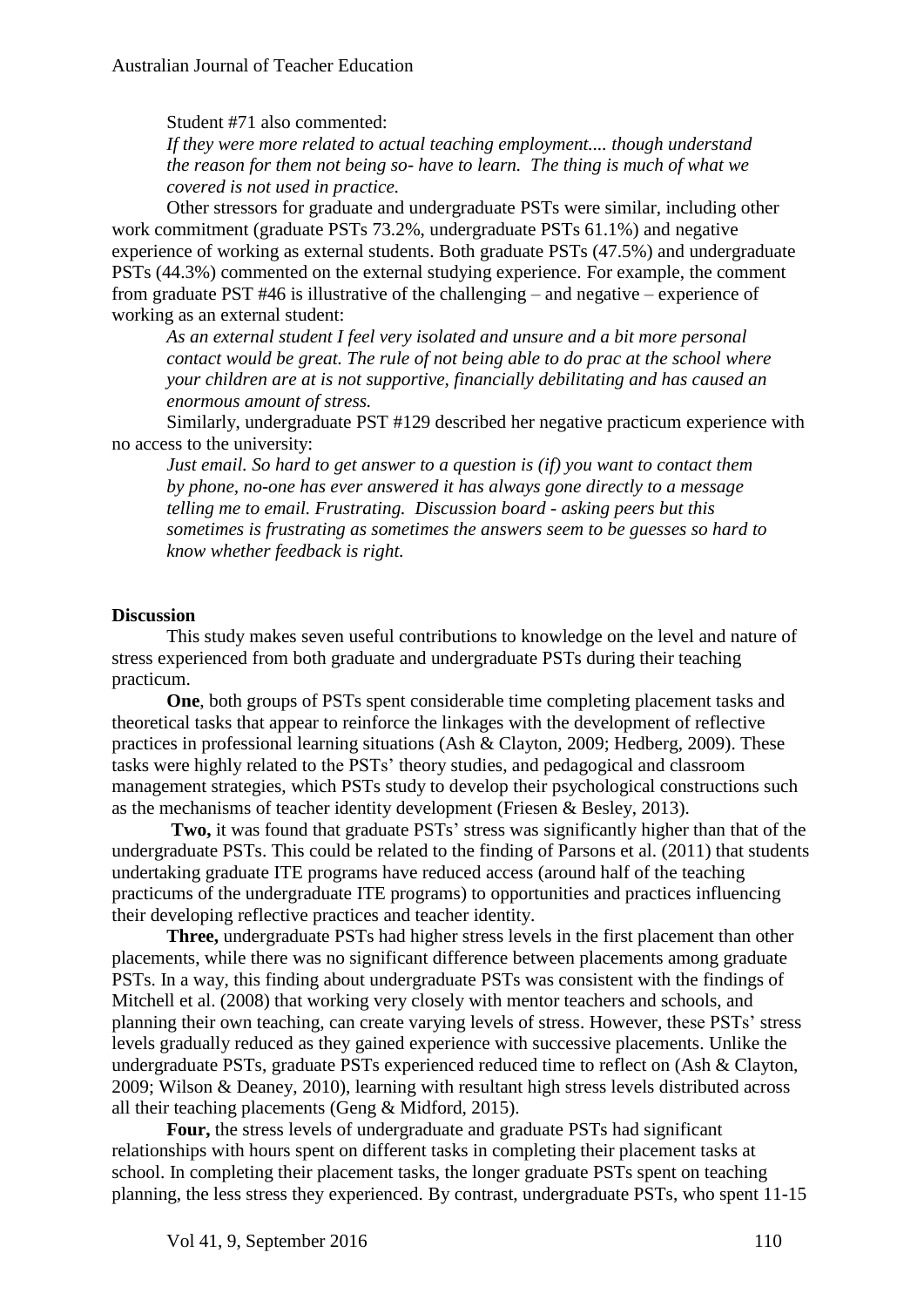hours per week studying learning materials and completing assignments, had the lowest stress level. This suggests that graduate PSTs focused on teaching planning in placement while undergraduate PSTs concentrated on reflective thinking after their planning and teaching in schools. It was found that more graduate PSTs spent their studying time on planning for teaching, instead of using it to reflect and understand the studying materials than undergraduate students. With the limited access to opportunities to develop their teaching identity in their teaching practicum, the PSTs' reflection and beliefs are affected and their sense of stress levels is increased (Beauchamp & Thomas, 2009; Brackett et al., 2010; Jones, 2009; Shoffner, 2011). This finding is again consistent with the statement that lack of time in the classroom could influence PSTs' development of reflective thinking and adaptive teaching strategies (Ash & Clayton, 2009; Wilson & Deaney, 2010).

**Five,** it was found that most of the graduate PSTs were older than the undergraduate PSTs. The nature of the graduate PSTs meant that the students already possessed a bachelor degree. Most had already worked in an industry or profession other than teaching. The implication of this is that these students possessed more mature levels of understanding of workplace needs ( Croker et al., 2012; Wilson & Deaney, 2010), and therefore more of them commented on support for future working opportunities than the undergraduate PSTs.

**Six**, it was found that undergraduate and graduate PSTs experienced different stressors and hence had different requirements for support. For example, the more hours spent on tasks by undergraduate PSTs did not translate into less stress (11-15 hours per week of study was the optimum), whereas this was the case for postgraduate PSTs. In contrast there was no difference in awareness of, and access to, support between undergraduate and graduate PSTs. This indicates that despite different types and levels of stress there is no difference in terms of support. To date, limited research has been conducted on these two groups of PSTs and the stress they experience while studying for their professional qualification. Consequently there is little understanding of the different types and levels of support they need. An important contribution of this study is that it has provided a better understanding of the different supports needed by these two groups of PSTs to decrease their stress.

**Finally,** there remains a need for course providers and schools to offer opportunities to support further identity development. Indicators from this study also reinforce a need for further research to investigate the stressors, e.g., employment opportunities for graduate PSTs. While there is an undisputed dual need to meet students' needs and maintain the integrity of ITE programs, emphasis could be added around the development of theoretically and situationally informed approaches to support mature entrants as they embrace fresh stages of their career (Beauchamp & Thomas, 2009; Maotiti & Junqueria, 2013; Wilson & Deaney, 2010).

## **Conclusion**

This paper investigated the stress levels of graduate and undergraduate PSTs, and the factors that contributed to them. Results from the PSS-10 and questionnaire found that the graduate PSTs had higher stress levels than undergraduate PSTs.

For undergraduate PSTs, the main stressors were substantially associated with completing studying materials and lack of knowledge about support provided by the university and placement schools. In comparison, for graduate PSTs, the main contributing stressors included:

- Age and future employment opportunities;
- Lack of time in classroom and away from university environment; and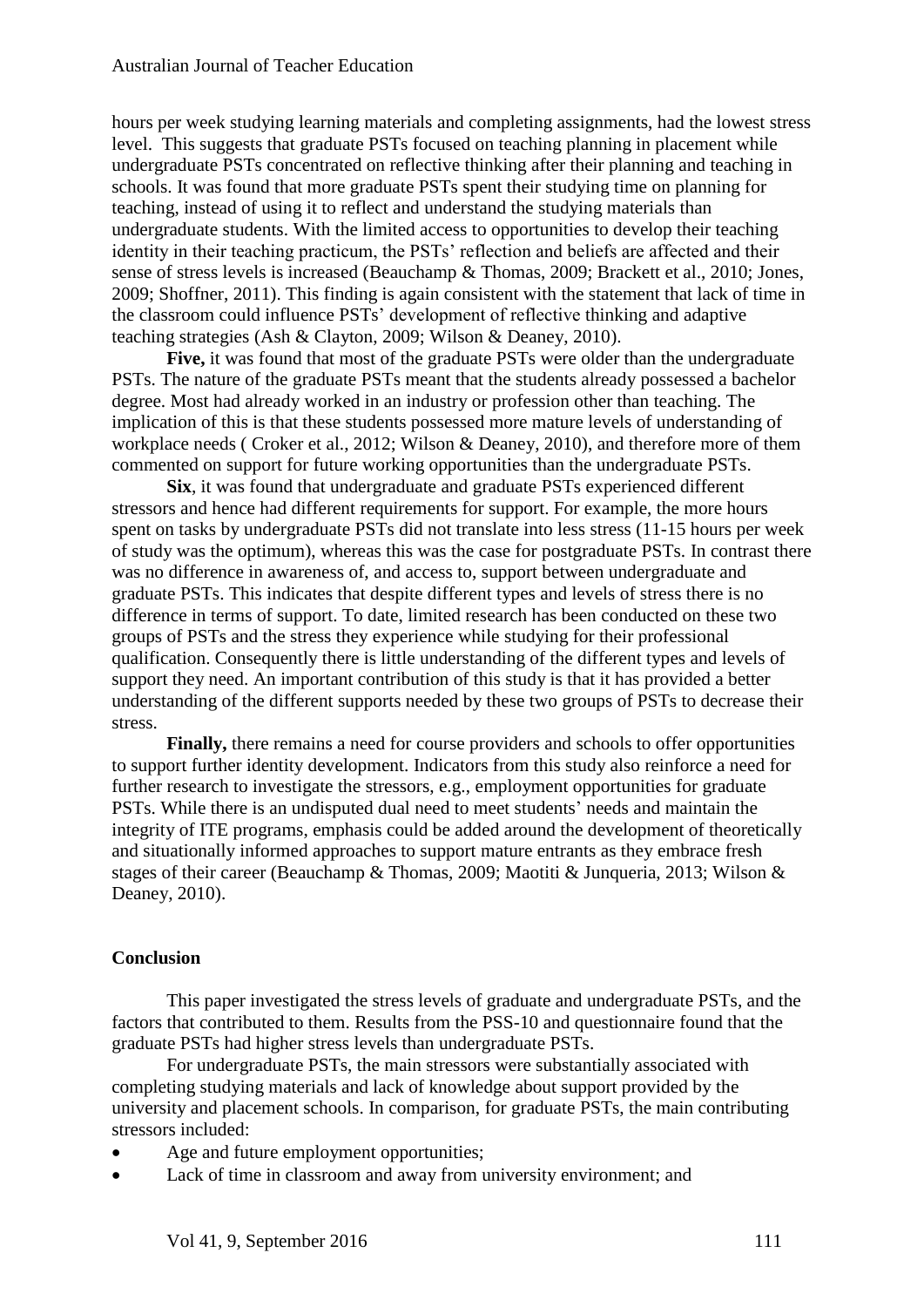Lack of development of reflective thinking and adaptive teaching strategies.

There are limitations to the study. The data were drawn exclusively from one Australian university. Moreover, while the causes of PSTs' stress level were identified, these were not investigated in fine detail. For example, the actual tasks that the PSTs worked on with their mentor teachers, and the issues they had to deal with on placement, were not identified for both groups of PSTs. Furthermore, while the study found that institutional support was not well accessed by the PSTs, it did not investigate the reasons for this in any great depth. Consequently little comment can be made as to how support should be improved to reduce student stress. Further research is needed to identify the causal factors of stress, and how policy and support structures can be amended within schools and universities to reduce both groups of students' stress levels.

The particular contribution of this study is its identification of the differences in stress levels between two groups of PSTs: graduate PSTs and undergraduate PSTs. This gives a better understanding of relative need and provides added focus to the complex area of teacher education programs. In addition, this study provides greater understanding of the stresses associated with completing tasks in placement schools and universities for both groups of PSTs. This will furnish an evidence base for developing better support systems, including appropriate strategies, policies and procedures to help both groups of PSTs to reduce their stress levels and achieve better study outcomes.

## **References**

- Ainsworth, S. & Hardy, C. (2004). Critical discourse analysis and identity: Why bother? *Critical Discourse Studies*, *1*(2), 225-259. <https://doi.org/10.1080/1740590042000302085>
- Alsup, J. (2005). *Teacher Identity Discourses: Negotiating Personal and Professional Spaces.* Illinois: NCTE and Routledge.
- Ambrosetti, A. (2014). Are you ready to be a mentor? Preparing teachers for mentoring preservice teachers. *The Australian Journal of Teacher Education*, *39* (6), 30-42. **<https://doi.org/10.14221/ajte.2014v39n6.2>**
- Argyris, C. (1976). Single-loop and double-loop models in research on decision making. *Administrative science quarterly*, 363-375. <https://doi.org/10.2307/2391848>
- Ash, S. L. & Clayton, P .H. (2009).Learning through critical reflection: A tutorial for students in service-learning. Raleigh, NC. Retrieved from http://www.curricularengagement.com/Publications.html.
- Australian Institute for Teaching and School Leadership [AITSL] (2016). Accredited programs list. Retrieved September 22, 2016 from [http://www.aitsl.edu.au/initial](http://www.aitsl.edu.au/initial-teacher-education/accredited-programs-list)[teacher-education/accredited-programs-list.](http://www.aitsl.edu.au/initial-teacher-education/accredited-programs-list)
- Beauchamp, C. & Thomas, L. (2009). Understanding teacher identity: An overview of issues in the literature and implications for teacher education. *Cambridge Journal of Education*, *39*(2), 175-189. <https://doi.org/10.1080/03057640902902252>
- Bogdan, R. & Biklen, S. K. (1982). *Qualitative Research for Education: An Introduction to Theory and Methods*. Boston: Allyn and Bacon.
- Brackett, M., Palomera, R., Mojsa-Kaja, J., Reyes, M. R. & Salovery, P. (2010). Emotionalregulation ability, burnout, and job satisfaction among British secondary-school teachers. *Psychology in the Schools, 47*, 406-417.
- Brondyk, S. & Searby, L. (2013). Best practices in mentoring: Complexities and possibilities. *International Journal of Mentoring and Coaching in Education,* 2(3), 189-203. <https://doi.org/10.1108/IJMCE-07-2013-0040>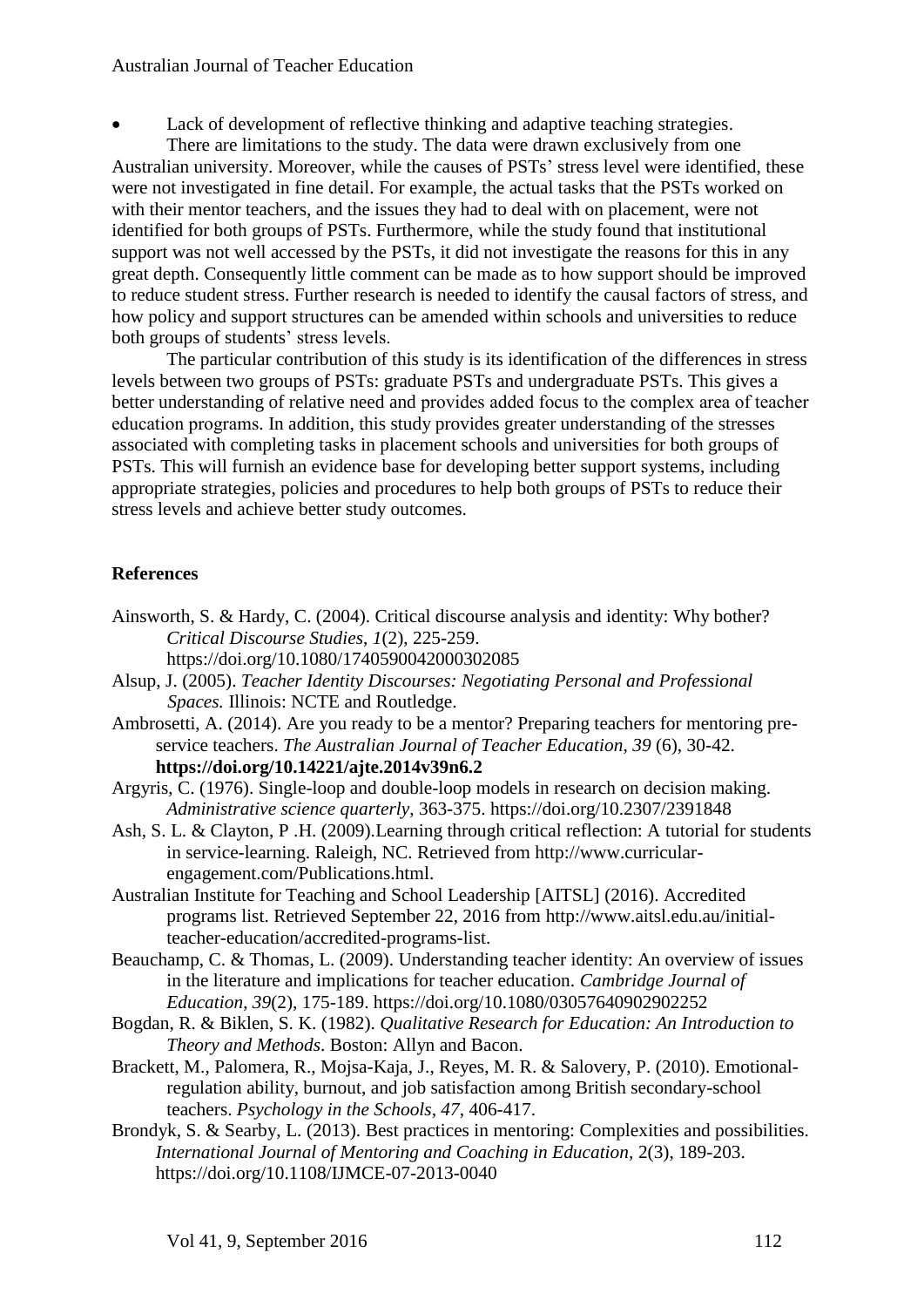- Britzman, D. (2003). *Practice makes practice: A critical study of learning to teach*. Albany, NY: State Univ of New York Pr.
- Chong, S., Low, E.L. & Goh, K.C. (2011). Emerging professional teacher identity of preservice teachers. *Australian Journal of Teacher Education, 36* (8), 50-64.
- Cohen, S. & Janicki-Deverts, D. (2012). Who's stressed? Distributions of psychological stress in the United States in probability samples from 1983, 2006, and 2009. *Journal of Applied Social Psychology, 42*(6), 1320-1334. [https://doi.org/10.1111/j.1559-](https://doi.org/10.1111/j.1559-1816.2012.00900.x) [1816.2012.00900.x](https://doi.org/10.1111/j.1559-1816.2012.00900.x)
- Cohen, S., Janicki-Deverts, D. & Miller, G. (2007). Psychological stress and disease. *Journal of the American Medical Association, 298*(14), 1685-1687. <https://doi.org/10.1001/jama.298.14.1685>
- Cohen, S; Kamarck T; Mermelstein R (December 1983). A global measure of perceived stress. *Journal of Health and Social Behavior, 24*(4): 385– 396. <https://doi.org/10.2307/2136404>
- Cohen, S., Kamarck, T. & Mermelstein, R. (2004). A global measure of perceived stress, *Journal of Health and Social Behavior, 24*(4), 385-396. <https://doi.org/10.2307/2136404>
- Cohen, S. & Williamson, G. (1988). [Perceived stress in a probability sample of the U.S.](http://www.psy.cmu.edu/~scohen/Cohen,%20S.%20&%20Williamson,%20G.%20(1988).pdf) In S. Oskamp & S. Spacapam (Eds.), *The social psychology of health: Claremont Symposium on Applied Social Psychology* (pp.31-68). Newbury Park, CA: Sage.
- Croker, A., Trede, F., & Higgs, J. (2012). Collaboration: What is it like?-Phenomenological interpretation of the experience of collaborating within rehabilitation teams. *Journal of interprofessional care, 26*(1), 13-20. <https://doi.org/10.3109/13561820.2011.623802>
- Darling-Hammond, L., Chung, R., & Frelow, F. (2002). Variation in teacher preparation:
- How well do different pathways prepare teachers to teach? *Journal of Teacher Education, 53*, 286–302. <https://doi.org/10.1177/0022487102053004002>
- Erikson, E. H. (1964). *Childhood and Society* (2nd ed). Oxford, England: W. W. Norton & Co.
- Fairclough, N. (2009). A dialectical-relational approach to critical discourse analysis in social research, in R. Wodak & M. Meyer (Eds.), *Methods of Critical Discourse Analysis*   $(2<sup>nd</sup>$  ed.) (pp.162-186). London, UK: Sage Publications.
- Friesen, M. D. & Besley, S. (2013). Teacher identity development in the first year of teacher education: A developmental and social psychological perspective, *Teaching and Teacher Education*, *36*(1), 23-32. <https://doi.org/10.1016/j.tate.2013.06.005>
- Gay, L. R. & Airasian, P. (2003). *Educational Research: Competencies for Analysis and Application.* (7<sup>th</sup> ed). Upper Saddle River, New Jersey: Merrill/Prentice Hall.
- Geng, G. & Midford, R. (2015). Investigating first year education students' stress level, *The Australian Journal of Teacher Education, 40*(6), 1-12. <https://doi.org/10.14221/ajte.2015v40n6.1>
- Giddens, A. (1991). *Modernity and self-identity: Self and society in the late modern age.* Stanford, CA: Stanford University Presss.
- Habermas, J. (1990). *Moral Consciousness and Communicative Action.* Translated by Christian Lendart and Shierry Weber Nicholson, Cambridge, Mass: MIT press.
- Hedberg, P. R. (2009). Learning through Reflective Classroom Practice: Applications to Educate the Reflective Manager. *Journal of Management Education, 33*(1), 10-36. <https://doi.org/10.1177/1052562908316714>
- Henderson, R. (2005). A Faircloughian approach to CDA: principled eclecticism or a method searching for a theory? *Melbourne Studies in Education*, *46*(2), 9-24. <https://doi.org/10.1080/17508480509556422>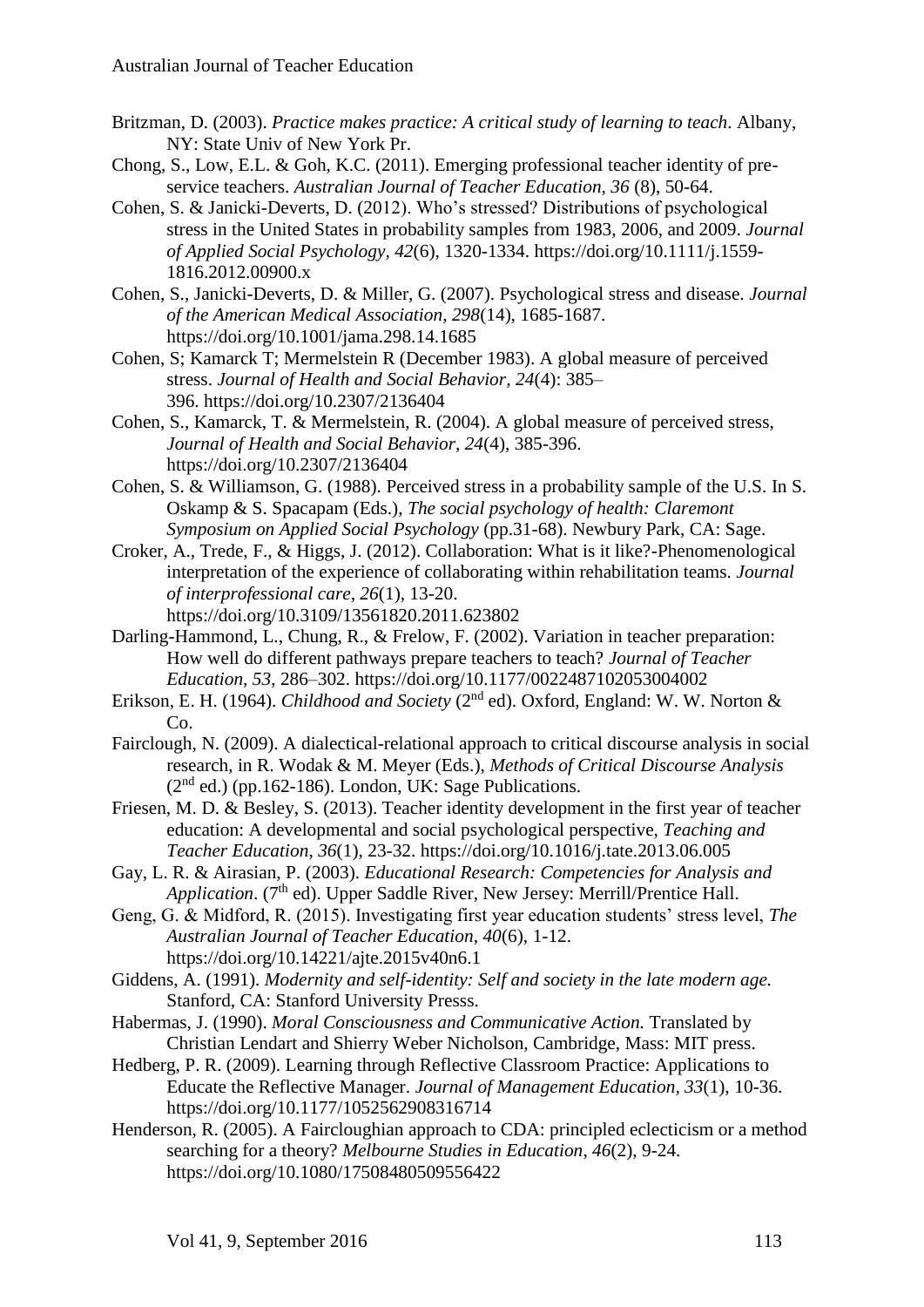- Jones, M. (2009). Transformational Learners: Transformational Teachers. *Australian Journal of Teacher Education, 34*(2), 15-27.<https://doi.org/10.14221/ajte.2009v34n2.2>
- Klassen, R. & Chiu, M. M. (2011). The occupational commitment and intetion to quit of practicing and pre-service teaches: Influence of self-efficacy, job stress and teaching context. *Contemporary Educational Psychology, 36*(2), 114-129. <https://doi.org/10.1016/j.cedpsych.2011.01.002>
- Le Cornu, R. (2009). Building resilience in pre-service teachers. *Teaching and Teacher Education, 25*(5), 717-723.<https://doi.org/10.1016/j.tate.2008.11.016>
- Leedy, P.D. & Ormrod, J. E. (2005). *Practical Research: Planning and Design.* (8<sup>th</sup> ed). New Jersey: Pearson Education International.
- Luttenberg, J., & Bergen, T. (2008). Teacher reflection: The development of a typology. *Teachers and Teaching: Theory and Practice, 14*(5-6), 543-566. <https://doi.org/10.1080/13540600802583713>
- Matoti, S. N., & Junqueira, K. E. (2013). A Comparative Study of Pre-Service Teachers' Teaching Efficacy Beliefs Before and After Work-Integrated Learning: Part Two. *Africa Education Review, 10*, S28-S46. <https://doi.org/10.1080/18146627.2013.855423>
- Mitchell, J., Maher, J. & Brown, K. (2008). Keeping up and keeping it together: Tertiary arts students managing health, family and self esteem. *Issues in Educational Research, 18*(1), 44-59.
- Mockler, N. (2011). Beyond 'what works': understanding teacher identity as a practical and political tool. *Teachers and Teaching: Theory and Practice, 17*(5), 517-528. <https://doi.org/10.1080/13540602.2011.602059>
- Murray-Harvey, R., Slee, P. T., Lawson, M. J., Silins, H., Banfield, G., & Russell, A. (2000). Under stress: The concerns and coping strategies of teacher education students. *European Journal of Teacher Education, 23*(1), 19-35. <https://doi.org/10.1080/713667267>
- Naidoo, L. (2011). Beyond institutional walls: literacy support for indigenous students at a remote high school in the northern territory. *[Literacy Learning: The Middle Years,](https://search.informit.com.au/browseJournalTitle;res=IELHSS;issn=1320-5692) 19*(3), 9-18.
- Parsons, S. A., Massey, D. D., Vaughn, M., Scales, R. Q., Faircloth, B. S., Howerton, W. S. & Atkinson, T. S. (2011). Developing teachers' reflective thinking and adaptability in graduate courses. *Journal of School Connections*, *3*(1), 91-111.
- Pendergast, D., Garvis, S. & Keogh, J. (2011). Pre-service student-teacher self-efficacy beliefs: An insight into the making of teachers. *Australian Journal of Teacher Education, 36*(12), 46-58. <https://doi.org/10.14221/ajte.2011v36n12.6>
- Remor, E. (2006). Psychometric properties of a European Spanish version of the Perceived Stress Scale (PSS). *Spanish Journal of Psychology, 9*(1), 86. <https://doi.org/10.1017/S1138741600006004>
- Rogers, B. (2015). *Classroom [Behaviour: A practical guide to effective teaching,](https://books.google.com.au/books?hl=en&lr=&id=ScWICwAAQBAJ&oi=fnd&pg=PP1&dq=rogers+2015+support+classroom&ots=Y6ORXFCmjL&sig=qf6U1EE5yBnDNKhethn-KXFs09c) behaviour [management and colleague support](https://books.google.com.au/books?hl=en&lr=&id=ScWICwAAQBAJ&oi=fnd&pg=PP1&dq=rogers+2015+support+classroom&ots=Y6ORXFCmjL&sig=qf6U1EE5yBnDNKhethn-KXFs09c)*  $(4<sup>th</sup>$  ed.). London: SAGE.
- Sammons, P., Day, C., Kington, A., Gu, Q., Stobart, G. & Smees, R. (2007). Exploring variations in teachers' work, lives and their effects on pupils: key findings and implications from a longitudinal mix-method study. *British Educational Research Journal, 33*(5), 681-701. <https://doi.org/10.1080/01411920701582264>
- Schön, D. A. (1983). *The reflective practitioner: How professionals think in action*. New York: Basic books.
- Shoffner, M. (2011). Considering the First Year: Reflection as a Means to Address Beginning Teachers' Concerns. *Teachers and Teaching: Theory and Practice, 17*(4), 417-433. <https://doi.org/10.1080/13540602.2011.580518>
- Smyth, W. J. (1986). *Reflection-in-action*. Melbourne: Deakin University.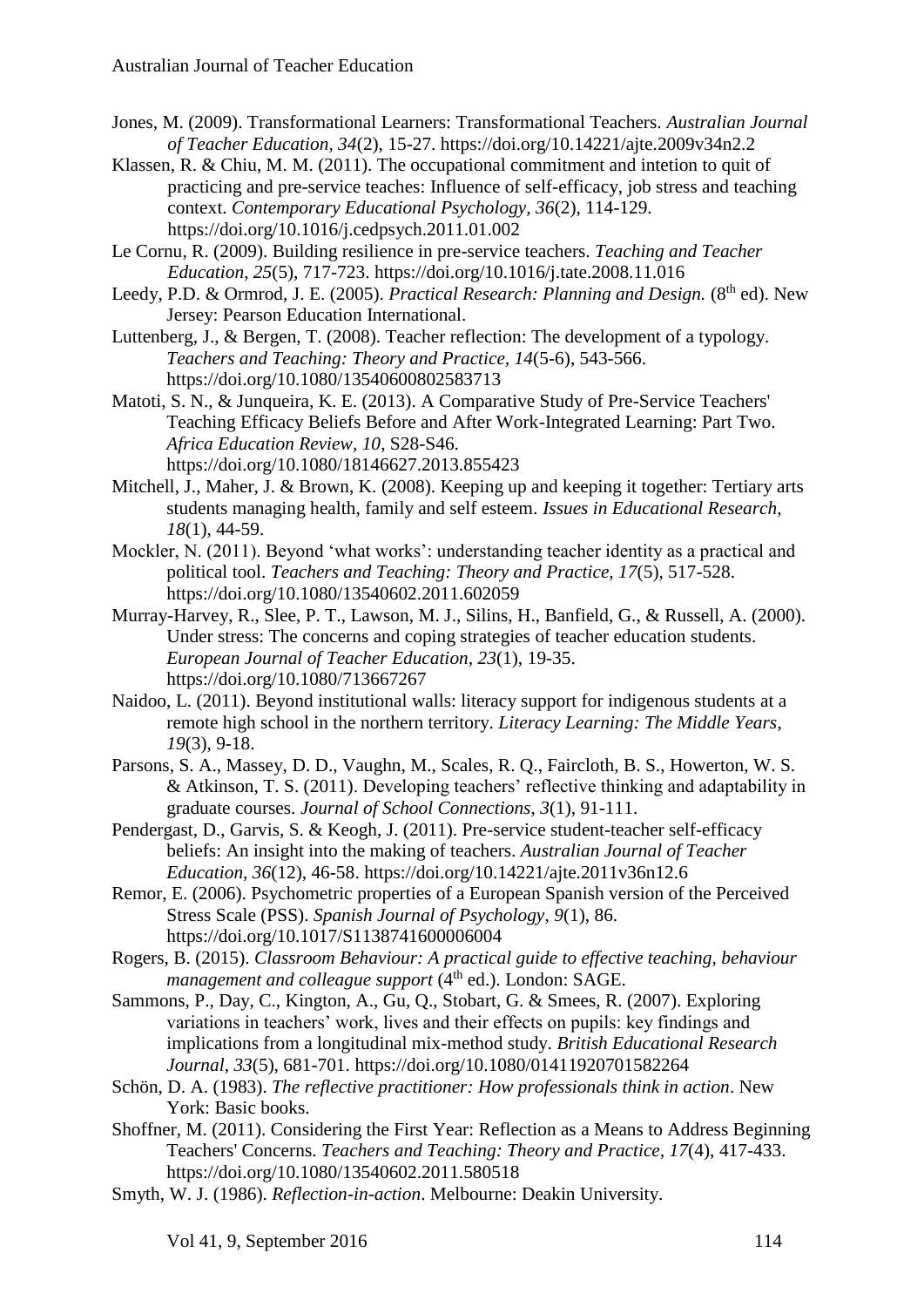- Tabachnick, B. R. & Zeichner, K. M. (1987). The impact of the student teaching experience on the development of teacher perspectives. *Journal of Teacher Education, 35*(6), 28- 36. <https://doi.org/10.1177/002248718403500608>
- Turner, J. C., Oakes, P. J. Haslam, A., & McGarty, C. (1994). Self and Collective: Cognition and Social Context. *Personality and Social Psychology Bulletin, 20*, 454-463. <https://doi.org/10.1177/0146167294205002>
- Wilson, E., & Deaney, R. (2010). Changing career and changing identity: How do teacher career changers exercise agency in identity construction? *Social Psychology of Education, 13*(2), 169-183.<https://doi.org/10.1007/s11218-010-9119-x>
- Wodak, R. (2001). *Methods of Critical Discourse Analysis.* London, UK: Sage. <https://doi.org/10.4135/9780857028020>
- Zembylas, M. & Chubbuck, S. (2003). Caring for teacher emotion: Reflections on teacher self-development. *Studies in Philosophy and Education, 22*(2), 103-125. <https://doi.org/10.1023/A:1022293304065>

#### **Appendix: Questionnaire**

#### **Section I Background**

There are 5 questions in this section that seek background information about you. Please respond to all the questions by placing a  $\sqrt{ }$  in the appropriate box or circling the number that corresponds to the rating you select. This section should take about 5 minutes of your time.

1. By placing a  $\sqrt{ }$  against one of the following, please indicate the age group to which you belong:

| 18-25 years old |  |
|-----------------|--|
| 26-30 years old |  |
| 31-40 years old |  |
| 41-50 years old |  |
| $>50$ years old |  |

2. By placing a  $\sqrt{ }$  against one of the following, please indicate your gender group.

Female Male

3. Please indicate which placement are you currently completing by placing √ against one of the following?

| 1 <sup>st</sup> teaching placement |  |
|------------------------------------|--|
| $2nd$ teaching placement           |  |
| $3rd$ teaching placement           |  |
| $4th$ teaching placement           |  |

4. Please indicate your current placement school/educational settings type:

| Child care centres   |  |
|----------------------|--|
| Foundation to year 6 |  |
| Year 7 to year 9     |  |
| Year 10 to year 12   |  |

5. Please indicate which placement are you <u>currently</u> completing by placing  $\sqrt{q}$  against one of the following?

| Undergraduate teacher education program<br>(You have never completed degree) |  |
|------------------------------------------------------------------------------|--|
| Graduate entry teacher education program                                     |  |
| (You have already completed a three year degree)                             |  |

#### **Section II Your understanding/opinions towards teaching practicum assessments**

There are 4 questions in this section that seek background information about you. Please respond to all the questions by placing a  $\sqrt{ }$  in the appropriate box, typing/writing numbers in the spaces provided and providing brief amplifying comments where requested. This section would take about 5-10 minutes of your time.